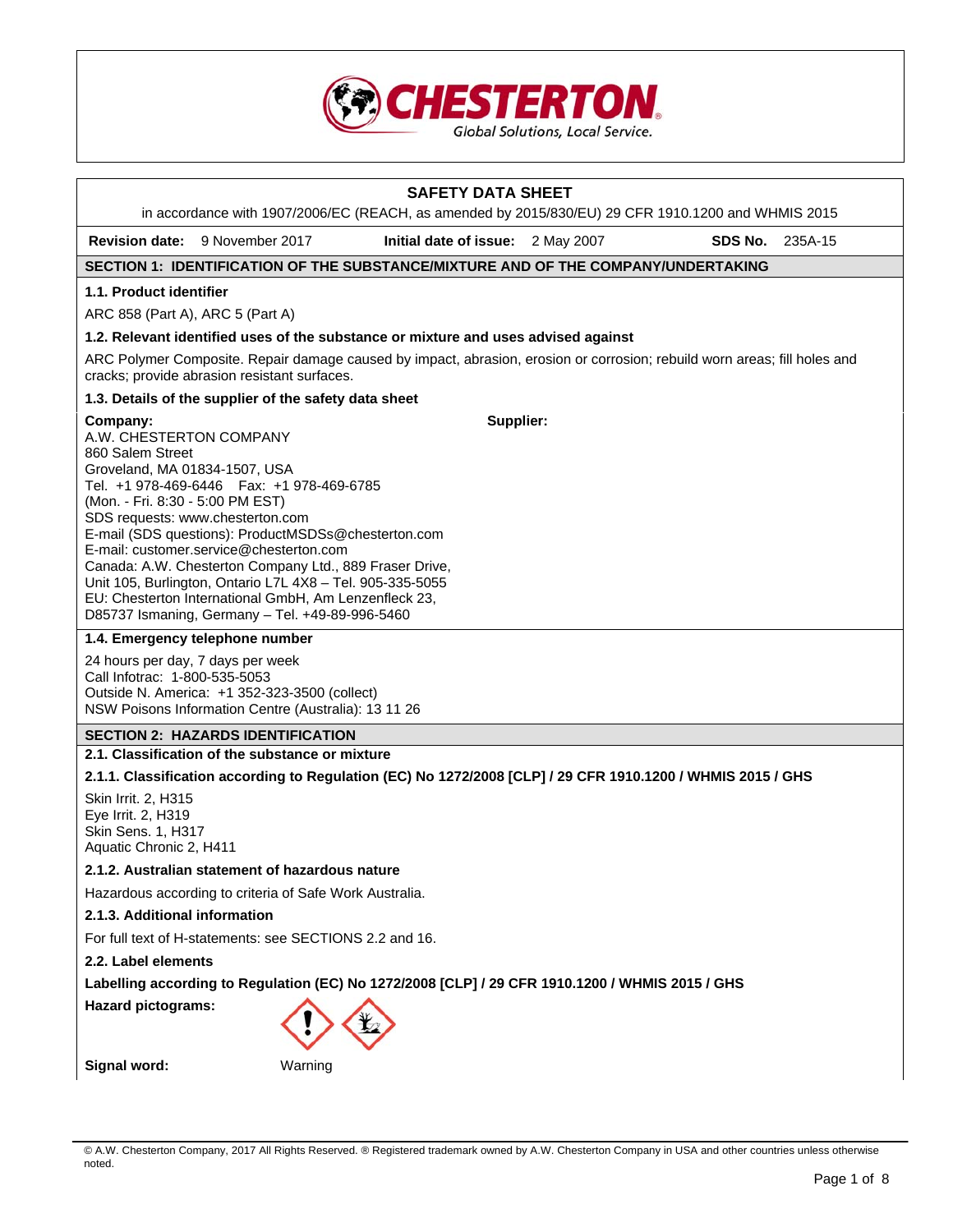| <b>Hazard statements:</b>        | H315<br>H317<br>H319<br>H411                             | Causes skin irritation.<br>May cause an allergic skin reaction.<br>Causes serious eye irritation.<br>Toxic to aquatic life with long lasting effects.                                                                                                                                                                               |
|----------------------------------|----------------------------------------------------------|-------------------------------------------------------------------------------------------------------------------------------------------------------------------------------------------------------------------------------------------------------------------------------------------------------------------------------------|
| <b>Precautionary statements:</b> | P <sub>264</sub><br>P273<br>P <sub>280</sub><br>P302/352 | Wash skin thoroughly after handling.<br>Avoid release to the environment.<br>Wear protective gloves and eye/face protection.<br>IF ON SKIN: Wash with plenty of soap and water.<br>P305/351/338 IF IN EYES: Rinse cautiously with water for several minutes. Remove contact<br>lenses, if present and easy to do. Continue rinsing. |
|                                  | P333/313<br>P337/313<br>P362/364<br>P391<br>P501         | If skin irritation or rash occurs: Get medical advice/attention.<br>If eye irritation persists: Get medical advice/attention.<br>Take off contaminated clothing and wash it before reuse.<br>Collect spillage.<br>Dispose of contents/container to an approved waste disposal plant.                                                |

## **Supplemental information:** None

# **2.3. Other hazards**

The safety and health hazards are detailed separately for Part A and Part B. The final cured material is considered nonhazardous. Upon machining, refer to the precautions in the safety data sheets for Part A and Part B.

| <b>SECTION 3: COMPOSITION/INFORMATION ON INGREDIENTS</b>    |           |                               |                          |                                                                                                          |  |  |  |
|-------------------------------------------------------------|-----------|-------------------------------|--------------------------|----------------------------------------------------------------------------------------------------------|--|--|--|
| 3.2. Mixtures                                               |           |                               |                          |                                                                                                          |  |  |  |
| Hazardous Ingredients <sup>1</sup>                          | % Wt.     | <b>CAS No./</b><br>EC No.     | <b>REACH</b><br>Reg. No. | <b>CLP/GHS Classification</b>                                                                            |  |  |  |
| Epoxy resin (number average molecular<br>weight $\leq$ 700) | $30-40$   | 25068-38-6<br>500-033-5       | <b>NA</b>                | <b>Skin Irrit. 2, H315</b><br>Eye Irrit. 2, H319<br><b>Skin Sens. 1, H317</b><br>Aquatic Chronic 2, H411 |  |  |  |
| Epoxy resin (number average molecular<br>weight $\leq$ 700) | 10-20     | $9003 - 36 - 5*$<br>500-006-8 | 01-211945<br>4392-40     | Skin Irrit. 2, H315<br><b>Skin Sens. 1, H317</b><br>Aquatic Chronic 2, H411                              |  |  |  |
| Other ingredients:                                          |           |                               |                          |                                                                                                          |  |  |  |
| Silicon carbide                                             | $15 - 20$ | 409-21-2<br>206-991-8         | <b>NA</b>                | Not classified**                                                                                         |  |  |  |
| Titanium dioxide                                            | $1 - 2$   | 13463-67-7<br>236-675-5       | 01-211948<br>9379-17     | Not classified**                                                                                         |  |  |  |

\*Alternative CAS No: 28064-14-4.

\*\*Substance with a workplace exposure limit.

For full text of H-statements: see SECTION 16.

<sup>1</sup> Classified according to: \* 29 CFR 1910.1200, 1915, 1916, 1917, Mass. Right-to-Know Law (ch. 40, M.G.L..O. 111F), California Proposition 65 \* 1272/2008/EC, GHS, REACH \* WHMIS 2015 \* Safe Work Australia

# **SECTION 4: FIRST AID MEASURES**

| 4.1. Description of first aid measures |                                                                                                           |                                                                                                                                                                                                                                |  |  |  |
|----------------------------------------|-----------------------------------------------------------------------------------------------------------|--------------------------------------------------------------------------------------------------------------------------------------------------------------------------------------------------------------------------------|--|--|--|
| Inhalation:                            |                                                                                                           | Remove person to fresh air and keep comfortable for breathing. Call a physician if you feel unwell.                                                                                                                            |  |  |  |
| <b>Skin contact:</b>                   |                                                                                                           | Remove contaminated clothing. Wash clothing before reuse. Wash skin with soap and water. Consult physician.                                                                                                                    |  |  |  |
| Eye contact:                           | Flush eyes for at least 15 minutes with large amounts of water. Contact physician if irritation persists. |                                                                                                                                                                                                                                |  |  |  |
| Ingestion:                             | Do not induce vomiting. Contact physician immediately.                                                    |                                                                                                                                                                                                                                |  |  |  |
| <b>Protection of first-aiders:</b>     |                                                                                                           | No action shall be taken involving any personal risk or without suitable training. Avoid contact with<br>the product while providing aid to the victim. See section 8 for recommendations on personal<br>protective equipment. |  |  |  |

# **4.2. Most important symptoms and effects, both acute and delayed**

Moderate eye and skin irritant. May cause skin sensitization as evidence by rashes or hives.

<sup>©</sup> A.W. Chesterton Company, 2017 All Rights Reserved. ® Registered trademark owned by A.W. Chesterton Company in USA and other countries unless otherwise noted.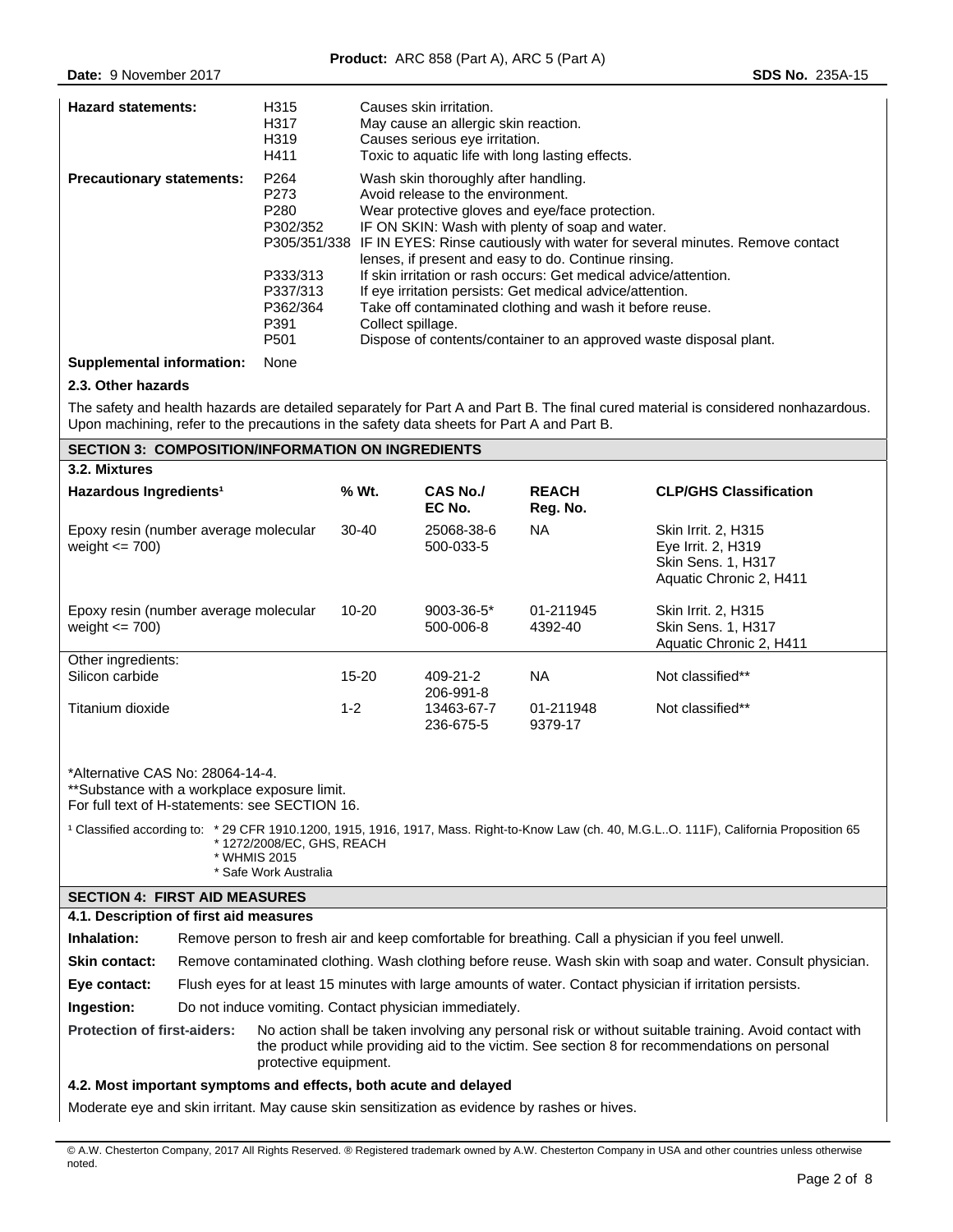Titanium dioxide – 15

| 4.3. Indication of any immediate medical attention and special treatment needed                                                                                                                                                                                                                                                                                                                                                                       |  |  |  |  |  |  |
|-------------------------------------------------------------------------------------------------------------------------------------------------------------------------------------------------------------------------------------------------------------------------------------------------------------------------------------------------------------------------------------------------------------------------------------------------------|--|--|--|--|--|--|
| Treat symptoms.                                                                                                                                                                                                                                                                                                                                                                                                                                       |  |  |  |  |  |  |
| <b>SECTION 5: FIREFIGHTING MEASURES</b>                                                                                                                                                                                                                                                                                                                                                                                                               |  |  |  |  |  |  |
| 5.1. Extinguishing media                                                                                                                                                                                                                                                                                                                                                                                                                              |  |  |  |  |  |  |
| <b>Suitable extinguishing media:</b> Carbon dioxide, dry chemical, foam or water fog                                                                                                                                                                                                                                                                                                                                                                  |  |  |  |  |  |  |
| Unsuitable extinguishing media: None known                                                                                                                                                                                                                                                                                                                                                                                                            |  |  |  |  |  |  |
| 5.2. Special hazards arising from the substance or mixture                                                                                                                                                                                                                                                                                                                                                                                            |  |  |  |  |  |  |
| Container may rupture from gas generation when exposed to intense heat.                                                                                                                                                                                                                                                                                                                                                                               |  |  |  |  |  |  |
| 5.3. Advice for firefighters                                                                                                                                                                                                                                                                                                                                                                                                                          |  |  |  |  |  |  |
| Cool exposed containers with water. Recommend Firefighters wear self-contained breathing apparatus.                                                                                                                                                                                                                                                                                                                                                   |  |  |  |  |  |  |
| <b>Flammability Classification:</b>                                                                                                                                                                                                                                                                                                                                                                                                                   |  |  |  |  |  |  |
| <b>HAZCHEM Emergency Action Code:</b><br>2 Z                                                                                                                                                                                                                                                                                                                                                                                                          |  |  |  |  |  |  |
| <b>SECTION 6: ACCIDENTAL RELEASE MEASURES</b>                                                                                                                                                                                                                                                                                                                                                                                                         |  |  |  |  |  |  |
| 6.1. Personal precautions, protective equipment and emergency procedures                                                                                                                                                                                                                                                                                                                                                                              |  |  |  |  |  |  |
| Avoid skin contact. Utilize exposure controls and personal protection as specified in Section 8.                                                                                                                                                                                                                                                                                                                                                      |  |  |  |  |  |  |
| <b>6.2. Environmental Precautions</b>                                                                                                                                                                                                                                                                                                                                                                                                                 |  |  |  |  |  |  |
| Keep out of sewers, streams and waterways.                                                                                                                                                                                                                                                                                                                                                                                                            |  |  |  |  |  |  |
| 6.3. Methods and material for containment and cleaning up                                                                                                                                                                                                                                                                                                                                                                                             |  |  |  |  |  |  |
| Scoop up and transfer to a suitable container for disposal.                                                                                                                                                                                                                                                                                                                                                                                           |  |  |  |  |  |  |
| 6.4. Reference to other sections                                                                                                                                                                                                                                                                                                                                                                                                                      |  |  |  |  |  |  |
| Refer to section 13 for disposal advice.                                                                                                                                                                                                                                                                                                                                                                                                              |  |  |  |  |  |  |
| <b>SECTION 7: HANDLING AND STORAGE</b>                                                                                                                                                                                                                                                                                                                                                                                                                |  |  |  |  |  |  |
| 7.1. Precautions for safe handling                                                                                                                                                                                                                                                                                                                                                                                                                    |  |  |  |  |  |  |
| Wash skin thoroughly after handling. Utilize exposure controls and personal protection as specified in Section 8. Remove<br>contaminated clothing immediately. Wash clothing before reuse. Contaminated work clothing must not be allowed out of the<br>workplace. Contaminated leather including shoes cannot be decontaminated and should be discarded. Avoid creating and<br>breathing dust during removal, drilling, grinding, sawing or sanding. |  |  |  |  |  |  |
| 7.2. Conditions for safe storage, including any incompatibilities                                                                                                                                                                                                                                                                                                                                                                                     |  |  |  |  |  |  |
| Store in a cool, dry area.                                                                                                                                                                                                                                                                                                                                                                                                                            |  |  |  |  |  |  |
| 7.3. Specific end use(s)                                                                                                                                                                                                                                                                                                                                                                                                                              |  |  |  |  |  |  |
| No special precautions.                                                                                                                                                                                                                                                                                                                                                                                                                               |  |  |  |  |  |  |
| SECTION 8: EXPOSURE CONTROLS/PERSONAL PROTECTION                                                                                                                                                                                                                                                                                                                                                                                                      |  |  |  |  |  |  |
| 8.1. Control parameters                                                                                                                                                                                                                                                                                                                                                                                                                               |  |  |  |  |  |  |
| <b>Occupational exposure limit values</b>                                                                                                                                                                                                                                                                                                                                                                                                             |  |  |  |  |  |  |
| <b>ACGIH TLV<sup>2</sup></b><br><b>UK WEL3</b><br>Ingredients<br>OSHA PEL <sup>1</sup><br><b>AUSTRALIA ES4</b><br>mg/m <sup>3</sup><br>mg/m <sup>3</sup><br>mg/m <sup>3</sup><br>mg/m <sup>3</sup><br>ppm<br>ppm<br>ppm<br>ppm                                                                                                                                                                                                                        |  |  |  |  |  |  |
| Epoxy resin (number average<br>$\overline{\phantom{0}}$<br>$-$<br>$\overline{\phantom{0}}$<br>—<br>$\qquad \qquad -$<br>$\overline{\phantom{0}}$<br>—<br>$\overline{\phantom{0}}$<br>molecular weight $\leq$ 700)                                                                                                                                                                                                                                     |  |  |  |  |  |  |
| Silicon carbide<br>10<br>10<br>(total)<br>15<br>(total)<br>10<br>(total)<br>$\qquad \qquad -$<br>5<br>3<br>$\overline{4}$<br>(resp)<br>(resp)<br>(resp)                                                                                                                                                                                                                                                                                               |  |  |  |  |  |  |

(resp)

10 4

– 10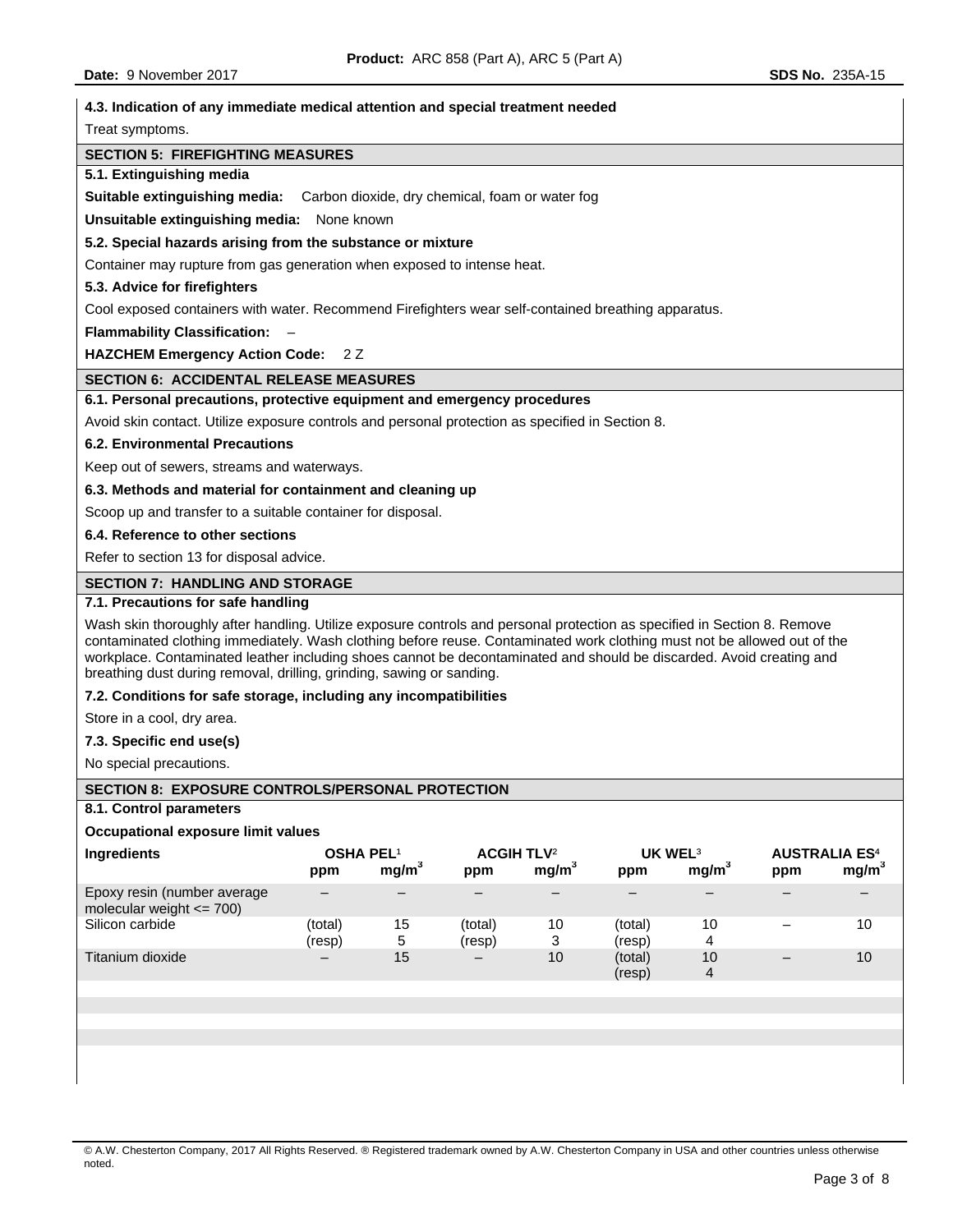<sup>1</sup> United States Occupational Health & Safety Administration permissible exposure limits

- ² American Conference of Governmental Industrial Hygienists threshold limit values
- ³ EH40 Workplace exposure limits, Health & Safety Executive

⁴ Adopted National Exposure Standards for Atmospheric Contaminants in the Occupational Environment [NOHSC:1003]

## **Derived No Effect Level (DNEL) according to Regulation (EC) No 1907/2006:**

## **Workers**

| Substance                       | Route of exposure | Potential health effects              | <b>DNEL</b>             |
|---------------------------------|-------------------|---------------------------------------|-------------------------|
| Epoxy resin (CAS no. 9003-36-5) | <b>Inhalation</b> | Acute effects, local / Acute effects, | no data available       |
|                                 |                   | systemic                              |                         |
|                                 |                   | Chronic effects, local                | no data available       |
|                                 |                   | Chronic effects, systemic             | 29.39 mg/m <sup>3</sup> |
|                                 | Dermal            | Acute effects, local                  |                         |
|                                 |                   | Acute effects, systemic               | no data available       |
|                                 |                   | Chronic effects, local                |                         |
|                                 |                   | Chronic effects, systemic             | 104.15 mg/kg            |
|                                 |                   |                                       | bw/dav                  |
| Titanium dioxide                | <b>Inhalation</b> | Chronic effects                       | 10 mg/m $3$             |

## **Predicted No Effect Concentration (PNEC) according to Regulation (EC) No 1907/2006:**

| Substance                       | Environmental protection target    | <b>PNEC</b>         |
|---------------------------------|------------------------------------|---------------------|
| Epoxy resin (CAS no. 9003-36-5) | Fresh water                        | $0.003$ mg/l        |
|                                 | Marine water                       | $0.0003$ mg/l       |
|                                 | Water, intermittent release        | $0.0254$ mg/l       |
|                                 | <b>Freshwater sediments</b>        | 0.294 mg/kg         |
|                                 | Marine sediments                   | 0.0294 mg/kg        |
|                                 | Microorganisms in sewage treatment | $10$ mg/l           |
|                                 | Soil (agricultural)                | 0.237 mg/kg         |
| Titanium dioxide                | Fresh water                        | $0.184$ mg/l        |
|                                 | Marine water                       | $0.0184$ mg/l       |
|                                 | Water                              | $0.193$ mg/l        |
|                                 | Freshwater sediments               | 1000 mg/kg          |
|                                 | Marine sediments                   | $100$ mg/kg         |
|                                 | Microorganisms in sewage treatment | 100 mg/l            |
|                                 | Soil (agricultural)                | $100 \text{ mg/kg}$ |

## **8.2. Exposure controls**

## **8.2.1. Engineering measures**

No special requirements. If exposure limits are exceeded, provide adequate ventilation. If it is necessary to alter the final cured product such that dust may be generated, use adequate dust extraction or damp down.

#### **8.2.2. Individual protection measures**

| <b>Respiratory protection:</b> | Not normally needed. If exposure limits are exceeded, use a half or full-face respirator with combined |
|--------------------------------|--------------------------------------------------------------------------------------------------------|
|                                | dust/organic vapour filter (e.g., EN filter type A-P2).                                                |
| <b>Protective gloves:</b>      | Chemical resistant gloves (e.g., nitrile rubber, butyl rubber, neoprene, PVC)                          |

**Eye and face protection:** Safety glasses

**Other: Impervious clothing as necessary to prevent skin contact.** 

## **8.2.3. Environmental exposure controls**

Refer to sections 6 and 12.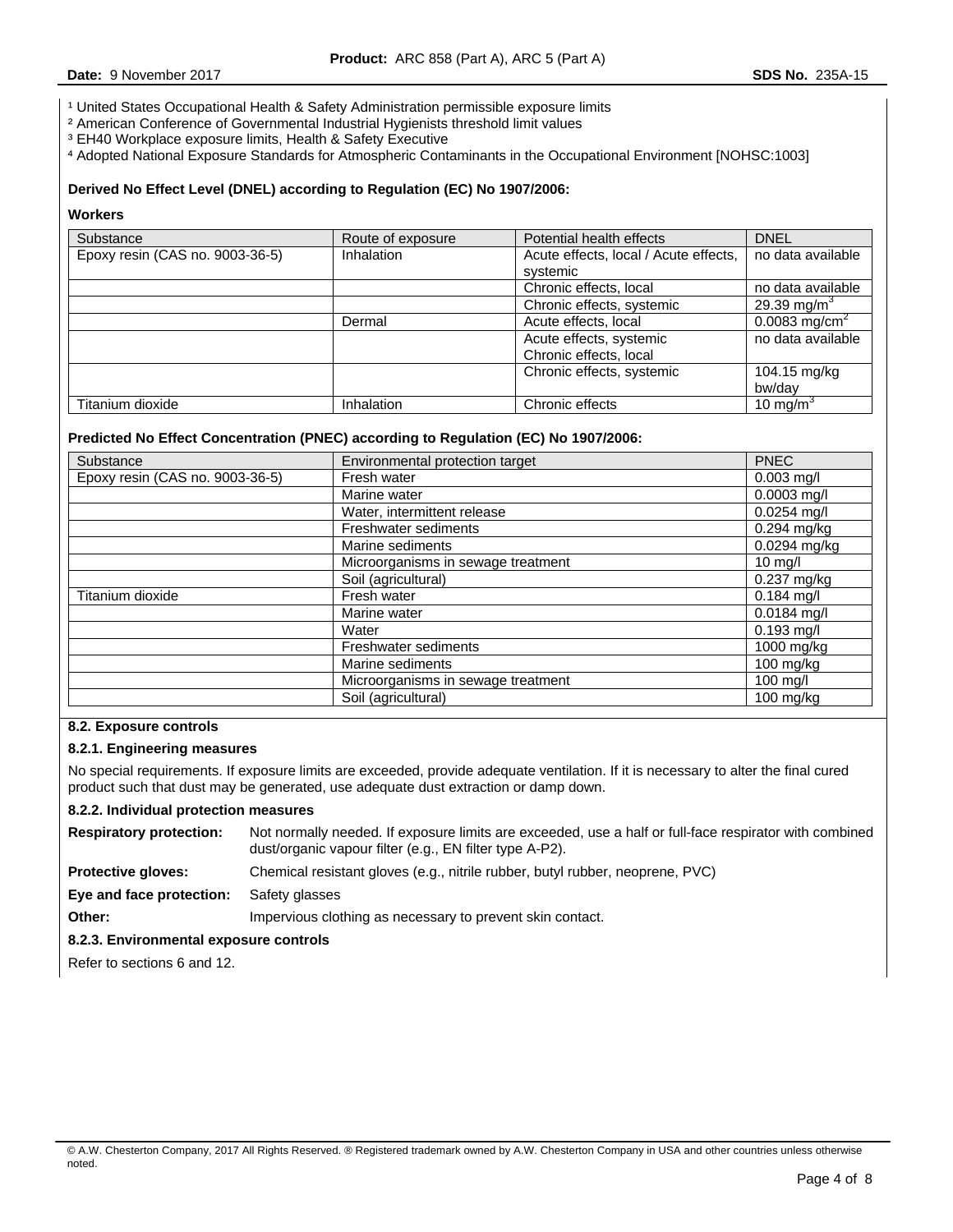| SECTION 9: PHYSICAL AND CHEMICAL PROPERTIES                                                                                                                                                                                                                                                                                                                               |                                                                                                                                                                                                                                         |                                                                                                                                                                                                                                                                                      |                                                                                                                                                                      |  |  |  |
|---------------------------------------------------------------------------------------------------------------------------------------------------------------------------------------------------------------------------------------------------------------------------------------------------------------------------------------------------------------------------|-----------------------------------------------------------------------------------------------------------------------------------------------------------------------------------------------------------------------------------------|--------------------------------------------------------------------------------------------------------------------------------------------------------------------------------------------------------------------------------------------------------------------------------------|----------------------------------------------------------------------------------------------------------------------------------------------------------------------|--|--|--|
|                                                                                                                                                                                                                                                                                                                                                                           | 9.1. Information on basic physical and chemical properties                                                                                                                                                                              |                                                                                                                                                                                                                                                                                      |                                                                                                                                                                      |  |  |  |
| <b>Physical state</b><br><b>Colour</b><br>Initial boiling point<br><b>Melting point</b><br>% Volatile (by volume)<br><b>Flash point</b><br><b>Method</b><br><b>Viscosity</b><br><b>Autoignition temperature</b><br><b>Decomposition temperature</b><br><b>Upper/lower flammability</b><br>or explosive limits<br>Flammability (solid, gas)<br><b>Explosive properties</b> | paste<br>white<br>not applicable<br>not determined<br>$< 1\%$<br>$> 249^{\circ}$ C ( $> 480^{\circ}$ F)<br>PM Closed Cup<br>not determined<br>not determined<br>no data available<br>not determined<br>not applicable<br>not applicable | Odour<br><b>Odour threshold</b><br>Vapour pressure @ 20°C<br>% Aromatics by weight<br>pH<br><b>Relative density</b><br>Weight per volume<br>Coefficient (water/oil)<br>Vapour density (air=1)<br>Rate of evaporation (ether=1)<br>Solubility in water<br><b>Oxidising properties</b> | sweet odor<br>not determined<br>not determined<br>0%<br>not applicable<br>$1.6$ kg/l<br>$13.5$ lbs/gal.<br>$\leq 1$<br>>1<br>$\leq 1$<br>insoluble<br>not applicable |  |  |  |
| 9.2. Other information                                                                                                                                                                                                                                                                                                                                                    |                                                                                                                                                                                                                                         |                                                                                                                                                                                                                                                                                      |                                                                                                                                                                      |  |  |  |
| None                                                                                                                                                                                                                                                                                                                                                                      |                                                                                                                                                                                                                                         |                                                                                                                                                                                                                                                                                      |                                                                                                                                                                      |  |  |  |
| <b>SECTION 10: STABILITY AND REACTIVITY</b><br>10.1. Reactivity                                                                                                                                                                                                                                                                                                           |                                                                                                                                                                                                                                         |                                                                                                                                                                                                                                                                                      |                                                                                                                                                                      |  |  |  |
| Refer to sections 10.3 and 10.5.                                                                                                                                                                                                                                                                                                                                          |                                                                                                                                                                                                                                         |                                                                                                                                                                                                                                                                                      |                                                                                                                                                                      |  |  |  |
| 10.2. Chemical stability                                                                                                                                                                                                                                                                                                                                                  |                                                                                                                                                                                                                                         |                                                                                                                                                                                                                                                                                      |                                                                                                                                                                      |  |  |  |
| Stable                                                                                                                                                                                                                                                                                                                                                                    |                                                                                                                                                                                                                                         |                                                                                                                                                                                                                                                                                      |                                                                                                                                                                      |  |  |  |
| 10.3. Possibility of hazardous reactions                                                                                                                                                                                                                                                                                                                                  |                                                                                                                                                                                                                                         |                                                                                                                                                                                                                                                                                      |                                                                                                                                                                      |  |  |  |
|                                                                                                                                                                                                                                                                                                                                                                           | No dangerous reactions known under conditions of normal use.                                                                                                                                                                            |                                                                                                                                                                                                                                                                                      |                                                                                                                                                                      |  |  |  |
| 10.4. Conditions to avoid                                                                                                                                                                                                                                                                                                                                                 |                                                                                                                                                                                                                                         |                                                                                                                                                                                                                                                                                      |                                                                                                                                                                      |  |  |  |
| Temperatures above 300°C (572°F).                                                                                                                                                                                                                                                                                                                                         |                                                                                                                                                                                                                                         |                                                                                                                                                                                                                                                                                      |                                                                                                                                                                      |  |  |  |
| 10.5. Incompatible materials                                                                                                                                                                                                                                                                                                                                              |                                                                                                                                                                                                                                         |                                                                                                                                                                                                                                                                                      |                                                                                                                                                                      |  |  |  |
|                                                                                                                                                                                                                                                                                                                                                                           |                                                                                                                                                                                                                                         | Strong mineral acids and bases, strong organic bases and strong oxidizers like liquid Chlorine and concentrated Oxygen.                                                                                                                                                              |                                                                                                                                                                      |  |  |  |
| 10.6. Hazardous decomposition products                                                                                                                                                                                                                                                                                                                                    |                                                                                                                                                                                                                                         |                                                                                                                                                                                                                                                                                      |                                                                                                                                                                      |  |  |  |
| Carbon Monoxide, aldehydes, acids and other toxic fumes.                                                                                                                                                                                                                                                                                                                  |                                                                                                                                                                                                                                         |                                                                                                                                                                                                                                                                                      |                                                                                                                                                                      |  |  |  |
| <b>SECTION 11: TOXICOLOGICAL INFORMATION</b>                                                                                                                                                                                                                                                                                                                              |                                                                                                                                                                                                                                         |                                                                                                                                                                                                                                                                                      |                                                                                                                                                                      |  |  |  |
| 11.1. Information on toxicological effects                                                                                                                                                                                                                                                                                                                                |                                                                                                                                                                                                                                         |                                                                                                                                                                                                                                                                                      |                                                                                                                                                                      |  |  |  |
| <b>Primary route of exposure</b><br>under normal use:                                                                                                                                                                                                                                                                                                                     | aggravated by exposure.                                                                                                                                                                                                                 | Skin and eye contact. Personnel with pre-existing skin and eye disorders and skin allergies may be                                                                                                                                                                                   |                                                                                                                                                                      |  |  |  |
| Acute toxicity -                                                                                                                                                                                                                                                                                                                                                          |                                                                                                                                                                                                                                         |                                                                                                                                                                                                                                                                                      |                                                                                                                                                                      |  |  |  |
| Oral:                                                                                                                                                                                                                                                                                                                                                                     | Based on available data on components, the classification criteria are not met.                                                                                                                                                         |                                                                                                                                                                                                                                                                                      |                                                                                                                                                                      |  |  |  |
|                                                                                                                                                                                                                                                                                                                                                                           | Substance                                                                                                                                                                                                                               | Test                                                                                                                                                                                                                                                                                 | Result                                                                                                                                                               |  |  |  |
|                                                                                                                                                                                                                                                                                                                                                                           | Epoxy resin<br>Titanium dioxide                                                                                                                                                                                                         | LD50, rat<br>LD50, rat                                                                                                                                                                                                                                                               | > 5000 mg/kg<br>$>10000$ mg/kg                                                                                                                                       |  |  |  |
|                                                                                                                                                                                                                                                                                                                                                                           |                                                                                                                                                                                                                                         |                                                                                                                                                                                                                                                                                      |                                                                                                                                                                      |  |  |  |
| Dermal:                                                                                                                                                                                                                                                                                                                                                                   | Result<br>Substance<br><b>Test</b>                                                                                                                                                                                                      |                                                                                                                                                                                                                                                                                      |                                                                                                                                                                      |  |  |  |
|                                                                                                                                                                                                                                                                                                                                                                           | Epoxy resin                                                                                                                                                                                                                             | LD50, rabbit                                                                                                                                                                                                                                                                         | > 2000 mg/kg                                                                                                                                                         |  |  |  |
|                                                                                                                                                                                                                                                                                                                                                                           | Titanium dioxide<br>LD50, rabbit<br>> 10000 mg/kg                                                                                                                                                                                       |                                                                                                                                                                                                                                                                                      |                                                                                                                                                                      |  |  |  |
| Inhalation:                                                                                                                                                                                                                                                                                                                                                               |                                                                                                                                                                                                                                         |                                                                                                                                                                                                                                                                                      |                                                                                                                                                                      |  |  |  |
|                                                                                                                                                                                                                                                                                                                                                                           | Substance<br>Epoxy resin (CAS no. 25068-38-6)                                                                                                                                                                                           | Test<br>LC0, rat, 5-8 h                                                                                                                                                                                                                                                              | Result<br>No mortality at vapor                                                                                                                                      |  |  |  |
|                                                                                                                                                                                                                                                                                                                                                                           |                                                                                                                                                                                                                                         |                                                                                                                                                                                                                                                                                      | saturation level                                                                                                                                                     |  |  |  |
|                                                                                                                                                                                                                                                                                                                                                                           | Titanium dioxide<br>LC50, rat, 4 h<br>$> 6.82$ mg/l                                                                                                                                                                                     |                                                                                                                                                                                                                                                                                      |                                                                                                                                                                      |  |  |  |

<sup>©</sup> A.W. Chesterton Company, 2017 All Rights Reserved. ® Registered trademark owned by A.W. Chesterton Company in USA and other countries unless otherwise noted.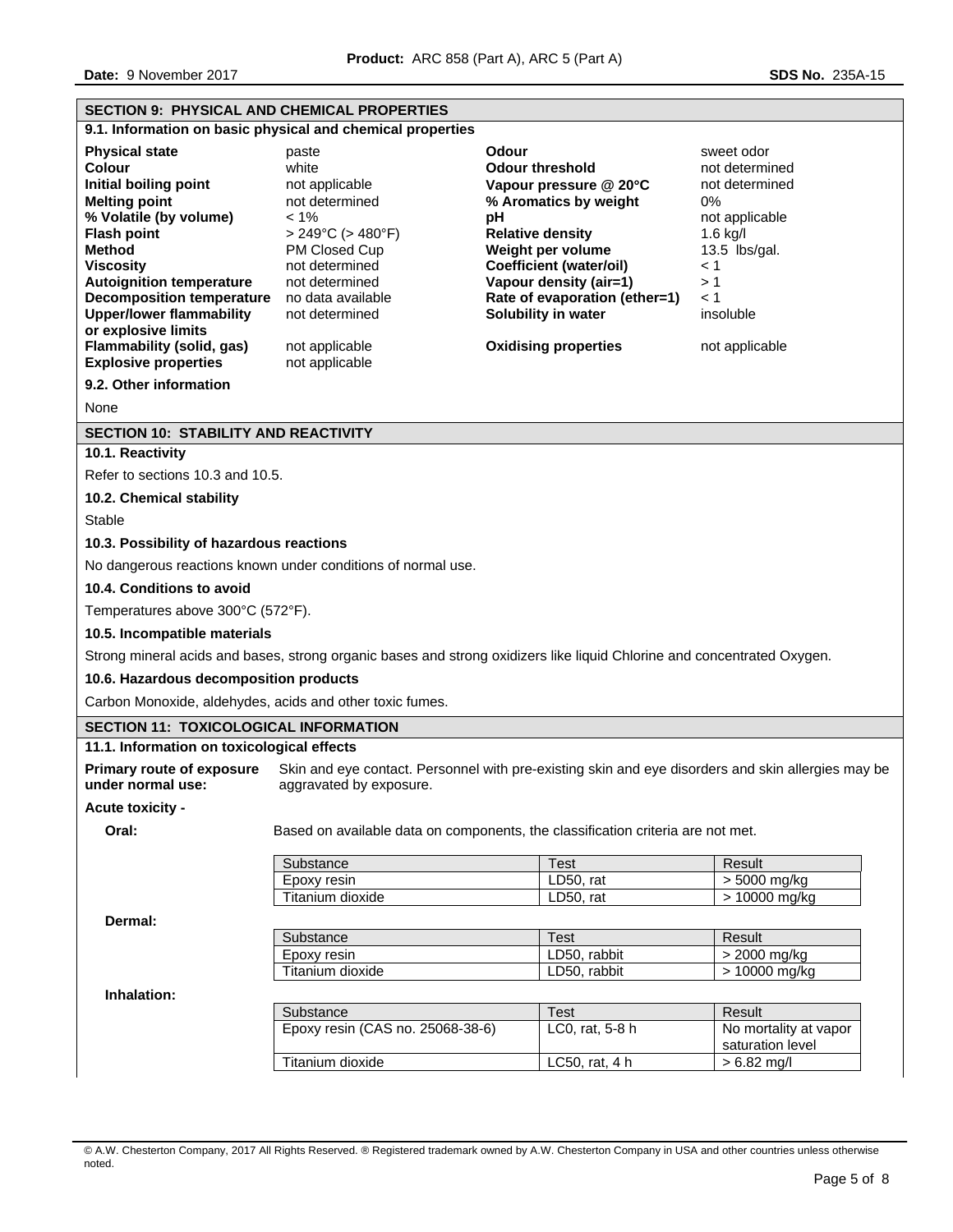| <b>Skin corrosion/irritation:</b>            | Causes skin irritation.                                                                                                                                                                                                                                                                                                                                                                               |                                   |                                          |  |  |
|----------------------------------------------|-------------------------------------------------------------------------------------------------------------------------------------------------------------------------------------------------------------------------------------------------------------------------------------------------------------------------------------------------------------------------------------------------------|-----------------------------------|------------------------------------------|--|--|
|                                              | Substance<br><b>Test</b>                                                                                                                                                                                                                                                                                                                                                                              |                                   | Result                                   |  |  |
|                                              | Epoxy resin                                                                                                                                                                                                                                                                                                                                                                                           | Skin irritation, rabbit           | Moderate irritation                      |  |  |
|                                              | Titanium dioxide                                                                                                                                                                                                                                                                                                                                                                                      | Skin irritation, rabbit           | Not irritating                           |  |  |
| Serious eye damagel<br>irritation:           | Causes serious eye irritation.                                                                                                                                                                                                                                                                                                                                                                        |                                   |                                          |  |  |
|                                              | Substance                                                                                                                                                                                                                                                                                                                                                                                             | <b>Test</b>                       | Result                                   |  |  |
|                                              | Epoxy resin (CAS no. 25068-38-6)                                                                                                                                                                                                                                                                                                                                                                      | Eye irritation, rabbit            | Mild irritation /<br>Moderate irritation |  |  |
|                                              | Titanium dioxide                                                                                                                                                                                                                                                                                                                                                                                      | Eye irritation, rabbit            | Not irritating                           |  |  |
| <b>Respiratory or skin</b><br>sensitisation: | May cause an allergic skin reaction.                                                                                                                                                                                                                                                                                                                                                                  |                                   |                                          |  |  |
|                                              | Substance                                                                                                                                                                                                                                                                                                                                                                                             | <b>Test</b>                       | Result                                   |  |  |
|                                              | Epoxy resin                                                                                                                                                                                                                                                                                                                                                                                           | Skin sensitization, guinea<br>pig | Sensitizing                              |  |  |
|                                              | Titanium dioxide                                                                                                                                                                                                                                                                                                                                                                                      | Skin sensitization, guinea<br>pig | Not sensitizing                          |  |  |
| Germ cell mutagenicity:                      | Epoxy resin, Silicon carbide, Titanium dioxide: based on available data, the classification criteria are<br>not met.                                                                                                                                                                                                                                                                                  |                                   |                                          |  |  |
| Carcinogenicity:                             | The International Agency for Research on Cancer (IARC) has designated inhaled titanium dioxide as<br>possibly carcinogenic to humans (group 2B). The titanium dioxide in this product does not separate<br>from the mixture or in of itself become air-borne, therefore it does not present a hazard in normal<br>use. Epoxy resin: based on available data, the classification criteria are not met. |                                   |                                          |  |  |
| <b>Reproductive toxicity:</b>                | Epoxy resin, Silicon carbide, Titanium dioxide: based on available data, the classification criteria are<br>not met.                                                                                                                                                                                                                                                                                  |                                   |                                          |  |  |
| <b>STOT-single exposure:</b>                 | Not expected to cause toxicity.                                                                                                                                                                                                                                                                                                                                                                       |                                   |                                          |  |  |
| STOT-repeated exposure:                      | Not expected to cause toxicity.                                                                                                                                                                                                                                                                                                                                                                       |                                   |                                          |  |  |
| <b>Aspiration hazard:</b>                    | Based on available data, the classification criteria are not met.                                                                                                                                                                                                                                                                                                                                     |                                   |                                          |  |  |
| <b>Other information:</b>                    | None known                                                                                                                                                                                                                                                                                                                                                                                            |                                   |                                          |  |  |

## **SECTION 12: ECOLOGICAL INFORMATION**

Ecotoxicological data have not been determined specifically for this product. The information given below is based on a knowledge of the components and the ecotoxicology of similar substances.

## **12.1. Toxicity**

Epoxy resin (number average molecular weight <= 700) is toxic to aquatic organisms and may cause long-term adverse effects in the aquatic environment (LC50/EC50 between 1 and 10 mg/l in the most sensitive species).

## **12.2. Persistence and degradability**

Unreacted components (Parts A and B), improperly released to the environment, can cause ground and water pollution. Epoxy resin (number average molecular weight <= 700): not readily biodegradable (5% biodegradation, OECD 301F, 28 days).

## **12.3. Bioaccumulative potential**

Epoxy resin (number average molecular weight <= 700): log Kow = 2.64 – 3.78, low to moderate potential for bioaccumulation.

## **12.4. Mobility in soil**

Paste. Insoluble in water. In determining environmental mobility, consider the product's physical and chemical properties (see Section 9). Epoxy resin (number average molecular weight <= 700): if product enters soil, it will be mobile and may contaminate groundwater (log Koc <= 3.65).

# **12.5. Results of PBT and vPvB assessment**

Not available

## **12.6. Other adverse effects**

None known

<sup>©</sup> A.W. Chesterton Company, 2017 All Rights Reserved. ® Registered trademark owned by A.W. Chesterton Company in USA and other countries unless otherwise noted.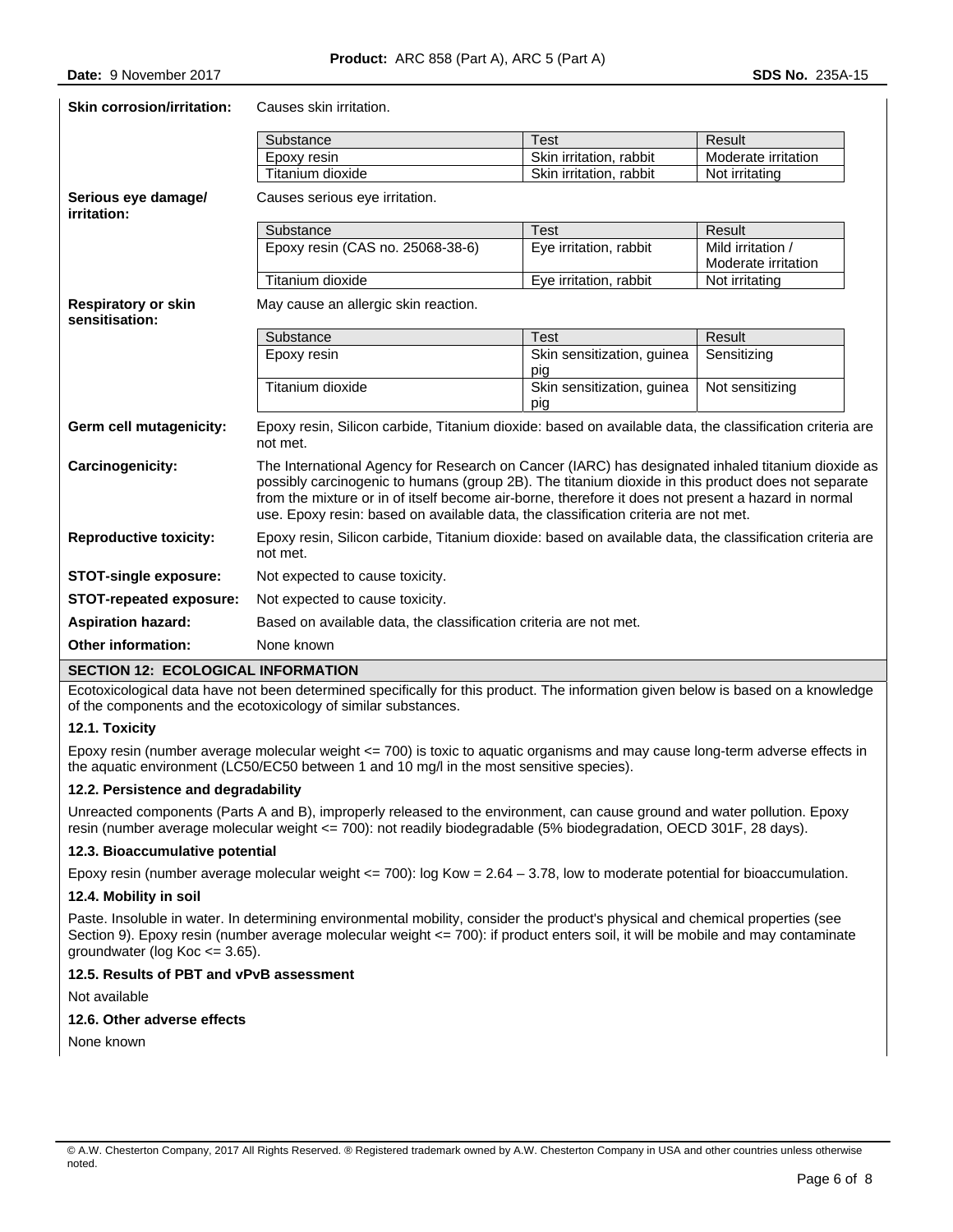# **SECTION 13: DISPOSAL CONSIDERATIONS**

# **13.1. Waste treatment methods**

Combine resin and curative. The final cured material is considered nonhazardous. Unreacted components are a special waste (classified as hazardous according to 2008/98/EC). May be incinerated at an appropriate facility. Check local, state and national/federal regulations and comply with the most stringent requirement.

| <b>SECTION 14: TRANSPORT INFORMATION</b>                                                                                                                                                                                                          |                                                                                                                              |  |  |  |  |  |
|---------------------------------------------------------------------------------------------------------------------------------------------------------------------------------------------------------------------------------------------------|------------------------------------------------------------------------------------------------------------------------------|--|--|--|--|--|
| 14.1. UN number                                                                                                                                                                                                                                   |                                                                                                                              |  |  |  |  |  |
| ADR/RID/ADN/IMDG/ICAO:                                                                                                                                                                                                                            | <b>UN3082</b>                                                                                                                |  |  |  |  |  |
| TDG:                                                                                                                                                                                                                                              | <b>UN3082</b>                                                                                                                |  |  |  |  |  |
| US DOT:                                                                                                                                                                                                                                           | <b>UN3082</b>                                                                                                                |  |  |  |  |  |
| 14.2. UN proper shipping name                                                                                                                                                                                                                     |                                                                                                                              |  |  |  |  |  |
| ADR/RID/ADN/IMDG/ICAO:                                                                                                                                                                                                                            | ENVIRONMENTALLY HAZARDOUS SUBSTANCE, LIQUID, N.O.S. (EPOXY RESIN)                                                            |  |  |  |  |  |
| TDG:                                                                                                                                                                                                                                              | ENVIRONMENTALLY HAZARDOUS SUBSTANCE, LIQUID, N.O.S. (EPOXY RESIN)                                                            |  |  |  |  |  |
| US DOT:                                                                                                                                                                                                                                           | ENVIRONMENTALLY HAZARDOUS SUBSTANCE, LIQUID, N.O.S. (EPOXY RESIN)                                                            |  |  |  |  |  |
| 14.3. Transport hazard class(es)                                                                                                                                                                                                                  |                                                                                                                              |  |  |  |  |  |
| ADR/RID/ADN/IMDG/ICAO:                                                                                                                                                                                                                            | 9                                                                                                                            |  |  |  |  |  |
| TDG:                                                                                                                                                                                                                                              | 9                                                                                                                            |  |  |  |  |  |
| US DOT:                                                                                                                                                                                                                                           | 9                                                                                                                            |  |  |  |  |  |
| 14.4. Packing group                                                                                                                                                                                                                               |                                                                                                                              |  |  |  |  |  |
| ADR/RID/ADN/IMDG/ICAO:                                                                                                                                                                                                                            | Ш                                                                                                                            |  |  |  |  |  |
| TDG:                                                                                                                                                                                                                                              | Ш<br>III                                                                                                                     |  |  |  |  |  |
| US DOT:<br>14.5. Environmental hazards                                                                                                                                                                                                            |                                                                                                                              |  |  |  |  |  |
| <b>MARINE POLLUTANT</b>                                                                                                                                                                                                                           |                                                                                                                              |  |  |  |  |  |
| 14.6. Special precautions for user                                                                                                                                                                                                                |                                                                                                                              |  |  |  |  |  |
| NO SPECIAL PRECAUTIONS FOR USER                                                                                                                                                                                                                   |                                                                                                                              |  |  |  |  |  |
|                                                                                                                                                                                                                                                   | 14.7. Transport in bulk according to Annex II of MARPOL73/78 and the IBC Code                                                |  |  |  |  |  |
| NOT APPLICABLE                                                                                                                                                                                                                                    |                                                                                                                              |  |  |  |  |  |
| 14.8. Other information                                                                                                                                                                                                                           |                                                                                                                              |  |  |  |  |  |
| <b>US DOT: ERG NO.171,</b>                                                                                                                                                                                                                        |                                                                                                                              |  |  |  |  |  |
|                                                                                                                                                                                                                                                   | May be shipped as NON-RESTRICTED in non-bulk packagings (119 gallons or less) by motor vehicle, rail car or aircraft.        |  |  |  |  |  |
| (49 CFR 171.4(c))                                                                                                                                                                                                                                 |                                                                                                                              |  |  |  |  |  |
| IMDG: EmS. F-A, S-F                                                                                                                                                                                                                               |                                                                                                                              |  |  |  |  |  |
| May be shipped as NON-RESTRICTED in single or combination packagings containing a net quantity per single or inner packaging                                                                                                                      |                                                                                                                              |  |  |  |  |  |
| of 5 L or less. (IMDG CODE Amendment 37-14, 2.10.2.7)                                                                                                                                                                                             |                                                                                                                              |  |  |  |  |  |
| ICAO/IATA: May be shipped as NON-RESTRICTED in single or combination packagings containing a net quantity per single or inner<br>packaging of 5 L or less (IATA Dangerous Goods Regulation 56 <sup>th</sup> edition, 4.4 Special Provisions A197) |                                                                                                                              |  |  |  |  |  |
|                                                                                                                                                                                                                                                   | ADR: Classification code M6 Tunnel restriction code (E)                                                                      |  |  |  |  |  |
|                                                                                                                                                                                                                                                   | May be shipped as NON-RESTRICTED in single or combination packagings containing a net quantity per single or inner packaging |  |  |  |  |  |
|                                                                                                                                                                                                                                                   | of 5 L or less. (ADR 2015 Volume 1, Chapter 3.3 Special Provisions 375)                                                      |  |  |  |  |  |
| <b>SECTION 15: REGULATORY INFORMATION</b>                                                                                                                                                                                                         |                                                                                                                              |  |  |  |  |  |
|                                                                                                                                                                                                                                                   | 15.1. Safety, health and environmental regulations/legislation specific for the substance or mixture                         |  |  |  |  |  |
| 15.1.1. EU regulations                                                                                                                                                                                                                            |                                                                                                                              |  |  |  |  |  |
| Authorisations under Title VII: Not applicable                                                                                                                                                                                                    |                                                                                                                              |  |  |  |  |  |
| <b>Restrictions under Title VIII:</b> None                                                                                                                                                                                                        |                                                                                                                              |  |  |  |  |  |
| <b>Other EU regulations:</b>                                                                                                                                                                                                                      | Directive 94/33/EC on the protection of young people at work.                                                                |  |  |  |  |  |
| 15.1.2. National regulations                                                                                                                                                                                                                      |                                                                                                                              |  |  |  |  |  |
| US EPA SARA TITLE III                                                                                                                                                                                                                             |                                                                                                                              |  |  |  |  |  |
| 312 Hazards:<br>313 Chemicals:                                                                                                                                                                                                                    |                                                                                                                              |  |  |  |  |  |
| Immediate<br>None                                                                                                                                                                                                                                 |                                                                                                                              |  |  |  |  |  |
| Delayed                                                                                                                                                                                                                                           |                                                                                                                              |  |  |  |  |  |
| <b>Other national</b>                                                                                                                                                                                                                             | National implementation of the EC Directive referred to in section 15.1.1.                                                   |  |  |  |  |  |
| regulations:                                                                                                                                                                                                                                      |                                                                                                                              |  |  |  |  |  |
| 15.2. Chemical safety assessment                                                                                                                                                                                                                  |                                                                                                                              |  |  |  |  |  |
|                                                                                                                                                                                                                                                   |                                                                                                                              |  |  |  |  |  |
| No Chemical Safety Assessment has been carried out for this substance/mixture by the supplier.                                                                                                                                                    |                                                                                                                              |  |  |  |  |  |

© A.W. Chesterton Company, 2017 All Rights Reserved. ® Registered trademark owned by A.W. Chesterton Company in USA and other countries unless otherwise noted.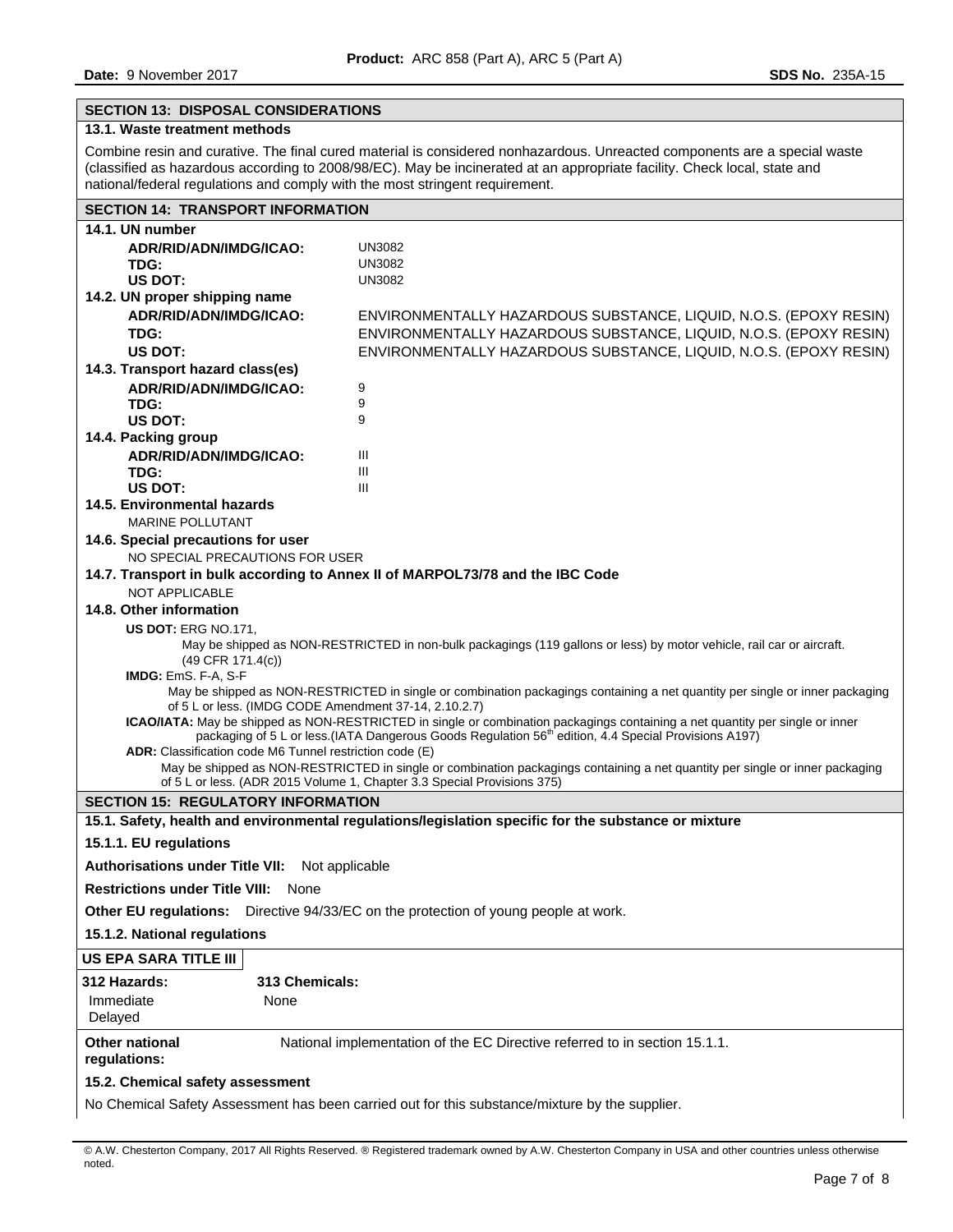| <b>SECTION 16: OTHER INFORMATION</b>                                             |                   |                                                                                                                 |  |  |  |
|----------------------------------------------------------------------------------|-------------------|-----------------------------------------------------------------------------------------------------------------|--|--|--|
| <b>Abbreviations</b>                                                             |                   | ADN: European Agreement concerning the International Carriage of Dangerous Goods by Inland Waterways            |  |  |  |
| and acronyms:                                                                    |                   | ADR: European Agreement concerning the International Carriage of Dangerous Goods by Road                        |  |  |  |
|                                                                                  |                   | ATE: Acute Toxicity Estimate                                                                                    |  |  |  |
|                                                                                  |                   | <b>BCF: Bioconcentration Factor</b>                                                                             |  |  |  |
|                                                                                  |                   | cATpE: Converted Acute Toxicity point Estimate                                                                  |  |  |  |
|                                                                                  |                   | CLP: Classification Labelling Packaging Regulation (1272/2008/EC)<br>ES: Exposure Standard                      |  |  |  |
|                                                                                  |                   | GHS: Globally Harmonized System                                                                                 |  |  |  |
|                                                                                  |                   | ICAO: International Civil Aviation Organization                                                                 |  |  |  |
|                                                                                  |                   | IMDG: International Maritime Dangerous Goods                                                                    |  |  |  |
|                                                                                  |                   | LC50: Lethal Concentration to 50 % of a test population                                                         |  |  |  |
|                                                                                  |                   | LD50: Lethal Dose to 50% of a test population                                                                   |  |  |  |
|                                                                                  |                   | LOEL: Lowest Observed Effect Level                                                                              |  |  |  |
|                                                                                  |                   | N/A: Not Applicable                                                                                             |  |  |  |
|                                                                                  | NA: Not Available |                                                                                                                 |  |  |  |
|                                                                                  |                   | NOEC: No Observed Effect Concentration                                                                          |  |  |  |
|                                                                                  |                   | NOEL: No Observed Effect Level<br>OECD: Organization for Economic Co-operation and Development                  |  |  |  |
|                                                                                  |                   | PBT: Persistent, Bioaccumulative and Toxic substance                                                            |  |  |  |
|                                                                                  |                   | (Q)SAR: Quantitative Structure-Activity Relationship                                                            |  |  |  |
|                                                                                  |                   | REACH: Registration, Evaluation, Authorisation and Restriction of Chemicals Regulation (1907/2006/EC)           |  |  |  |
|                                                                                  |                   | REL: Recommended Exposure Limit                                                                                 |  |  |  |
|                                                                                  |                   | RID: Regulations concerning the International Carriage of Dangerous Goods by Rail                               |  |  |  |
|                                                                                  |                   | SDS: Safety Data Sheet                                                                                          |  |  |  |
|                                                                                  |                   | STEL: Short Term Exposure Limit                                                                                 |  |  |  |
|                                                                                  |                   | STOT RE: Specific Target Organ Toxicity, Repeated Exposure                                                      |  |  |  |
|                                                                                  |                   | STOT SE: Specific Target Organ Toxicity, Single Exposure                                                        |  |  |  |
| TDG: Transportation of Dangerous Goods (Canada)                                  |                   |                                                                                                                 |  |  |  |
| TWA: Time Weighted Average<br>US DOT: United States Department of Transportation |                   |                                                                                                                 |  |  |  |
| vPvB: very Persistent and very Bioaccumulative substance                         |                   |                                                                                                                 |  |  |  |
| WEL: Workplace Exposure Limit                                                    |                   |                                                                                                                 |  |  |  |
| WHMIS: Workplace Hazardous Materials Information System                          |                   |                                                                                                                 |  |  |  |
|                                                                                  |                   | Other abbreviations and acronyms can be looked up at www.wikipedia.org.                                         |  |  |  |
| Key literature references                                                        |                   | Commission des normes, de l'équité, de la santé et de la sécurité du travail (CNESST)                           |  |  |  |
| and sources for data:                                                            |                   | Chemical Classification and Information Database (CCID)                                                         |  |  |  |
|                                                                                  |                   | European Chemicals Agency (ECHA) - Information on Chemicals                                                     |  |  |  |
|                                                                                  |                   | Hazardous Chemical Information System (HCIS)                                                                    |  |  |  |
|                                                                                  |                   | National Institute of Technology and Evaluation (NITE)                                                          |  |  |  |
|                                                                                  |                   | Swedish Chemicals Agency (KEMI)                                                                                 |  |  |  |
|                                                                                  |                   | U.S. National Library of Medicine Toxicology Data Network (TOXNET)                                              |  |  |  |
|                                                                                  |                   | Procedure used to derive the classification for mixtures according to Regulation (EC) No 1272/2008 [CLP] / GHS: |  |  |  |
| Classification                                                                   |                   | <b>Classification procedure</b>                                                                                 |  |  |  |
| <b>Skin Irrit. 2, H315</b>                                                       |                   | Calculation method                                                                                              |  |  |  |
| Eye Irrit. 2, H319                                                               |                   | Calculation method                                                                                              |  |  |  |
| Skin Sens. 1, H317                                                               |                   | Bridging principle "Dilution"                                                                                   |  |  |  |
| Aquatic Chronic 2, H411                                                          |                   | Calculation method                                                                                              |  |  |  |
| <b>Relevant H-statements:</b>                                                    |                   | H315: Causes skin irritation.                                                                                   |  |  |  |
|                                                                                  |                   | H317: May cause an allergic skin reaction.                                                                      |  |  |  |
|                                                                                  |                   | H319: Causes serious eye irritation.                                                                            |  |  |  |
|                                                                                  |                   | H411: Toxic to aquatic life with long lasting effects.                                                          |  |  |  |

**Hazard pictogram names:** Exclamation mark, environment

**Changes to the SDS in this revision:** Sections 3, 4.1.

**Date of last revision:** 9 November 2017

**Further information:** None

This information is based solely on data provided by suppliers of the materials used, not on the mixture itself. No warranty is expressed or implied regarding the suitability of the product for the user's particular purpose. The user must make their own determination as to suitability.

<sup>©</sup> A.W. Chesterton Company, 2017 All Rights Reserved. ® Registered trademark owned by A.W. Chesterton Company in USA and other countries unless otherwise noted.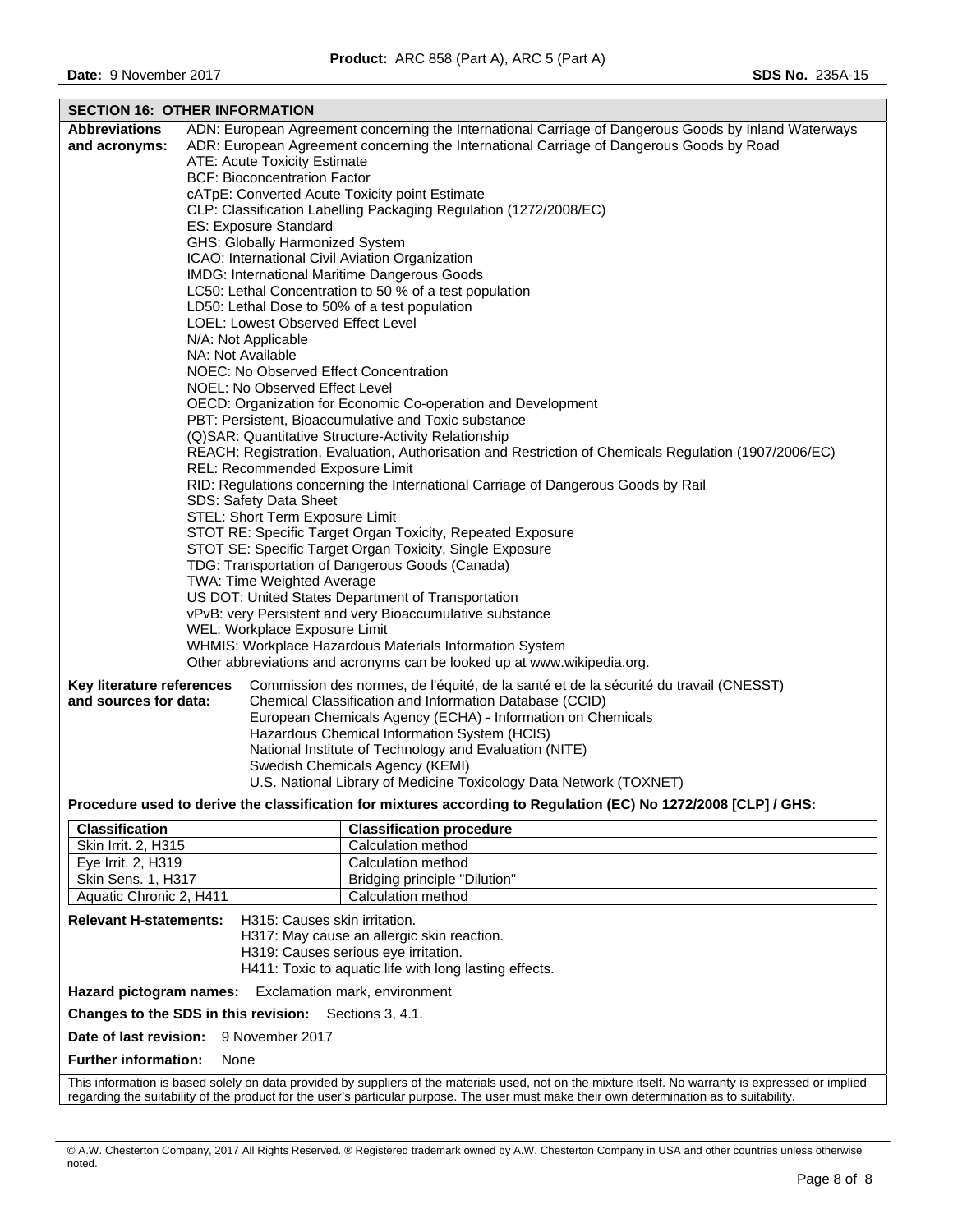

|                                                                                                                              |                                                                                                                                                                                                                                  | <b>SAFETY DATA SHEET</b><br>in accordance with 1907/2006/EC (REACH, as amended by 2015/830/EU) 29 CFR 1910.1200 and WHMIS 2015 |  |         |          |
|------------------------------------------------------------------------------------------------------------------------------|----------------------------------------------------------------------------------------------------------------------------------------------------------------------------------------------------------------------------------|--------------------------------------------------------------------------------------------------------------------------------|--|---------|----------|
| <b>Revision date:</b>                                                                                                        | 26 April 2018                                                                                                                                                                                                                    | Initial date of issue: 1 May 2007                                                                                              |  | SDS No. | 235B-18a |
|                                                                                                                              |                                                                                                                                                                                                                                  | SECTION 1: IDENTIFICATION OF THE SUBSTANCE/MIXTURE AND OF THE COMPANY/UNDERTAKING                                              |  |         |          |
| 1.1. Product identifier                                                                                                      |                                                                                                                                                                                                                                  |                                                                                                                                |  |         |          |
| ARC 858 (Part B)                                                                                                             |                                                                                                                                                                                                                                  |                                                                                                                                |  |         |          |
|                                                                                                                              |                                                                                                                                                                                                                                  | 1.2. Relevant identified uses of the substance or mixture and uses advised against                                             |  |         |          |
|                                                                                                                              |                                                                                                                                                                                                                                  | ARC Polymer Composite. Repair damage caused by impact, abrasion or erosion and chemical attack.                                |  |         |          |
|                                                                                                                              | 1.3. Details of the supplier of the safety data sheet                                                                                                                                                                            |                                                                                                                                |  |         |          |
| Company:<br>A.W. CHESTERTON COMPANY<br>860 Salem Street<br>Groveland, MA 01834-1507, USA<br>(Mon. - Fri. 8:30 - 5:00 PM EST) | Tel. +1 978-469-6446   Fax: +1 978-469-6785<br>SDS requests: www.chesterton.com<br>E-mail (SDS questions): ProductMSDSs@chesterton.com<br>E-mail: customer.service@chesterton.com                                                | Supplier:                                                                                                                      |  |         |          |
|                                                                                                                              | Canada: A.W. Chesterton Company Ltd., 889 Fraser Drive,<br>Unit 105, Burlington, Ontario L7L 4X8 - Tel. 905-335-5055<br>EU: Chesterton International GmbH, Am Lenzenfleck 23,<br>D85737 Ismaning, Germany - Tel. +49-89-996-5460 |                                                                                                                                |  |         |          |
|                                                                                                                              | 1.4. Emergency telephone number                                                                                                                                                                                                  |                                                                                                                                |  |         |          |
| Call Infotrac: 1-800-535-5053                                                                                                | 24 hours per day, 7 days per week<br>Outside N. America: +1 352-323-3500 (collect)<br>NSW Poisons Information Centre (Australia): 13 11 26                                                                                       |                                                                                                                                |  |         |          |
|                                                                                                                              | <b>SECTION 2: HAZARDS IDENTIFICATION</b>                                                                                                                                                                                         |                                                                                                                                |  |         |          |
|                                                                                                                              | 2.1. Classification of the substance or mixture                                                                                                                                                                                  |                                                                                                                                |  |         |          |
|                                                                                                                              |                                                                                                                                                                                                                                  | 2.1.1. Classification according to Regulation (EC) No 1272/2008 [CLP] / 29 CFR 1910.1200 / WHMIS 2015 / GHS                    |  |         |          |
| Skin Corr. 1B, H314<br>Eye Dam. 1, H318<br>Acute Tox. 4, H302<br>Skin Sens. 1, H317                                          |                                                                                                                                                                                                                                  |                                                                                                                                |  |         |          |
|                                                                                                                              | 2.1.2. Classification according to WHMIS 1988                                                                                                                                                                                    |                                                                                                                                |  |         |          |
|                                                                                                                              | E: Corrosive materials; D2B: Toxic materials causing other effects                                                                                                                                                               |                                                                                                                                |  |         |          |
|                                                                                                                              | 2.1.3. Australian statement of hazardous nature                                                                                                                                                                                  |                                                                                                                                |  |         |          |
| Hazardous according to criteria of Safe Work Australia.                                                                      |                                                                                                                                                                                                                                  |                                                                                                                                |  |         |          |
| 2.1.4. Additional information                                                                                                |                                                                                                                                                                                                                                  |                                                                                                                                |  |         |          |
| For full text of H-statements: see SECTIONS 2.2 and 16.                                                                      |                                                                                                                                                                                                                                  |                                                                                                                                |  |         |          |
| 2.2. Label elements                                                                                                          |                                                                                                                                                                                                                                  |                                                                                                                                |  |         |          |
| Labelling according to Regulation (EC) No 1272/2008 [CLP] / 29 CFR 1910.1200 / WHMIS 2015 / GHS                              |                                                                                                                                                                                                                                  |                                                                                                                                |  |         |          |
| <b>Hazard pictograms:</b>                                                                                                    |                                                                                                                                                                                                                                  |                                                                                                                                |  |         |          |
| Signal word:                                                                                                                 | Danger                                                                                                                                                                                                                           |                                                                                                                                |  |         |          |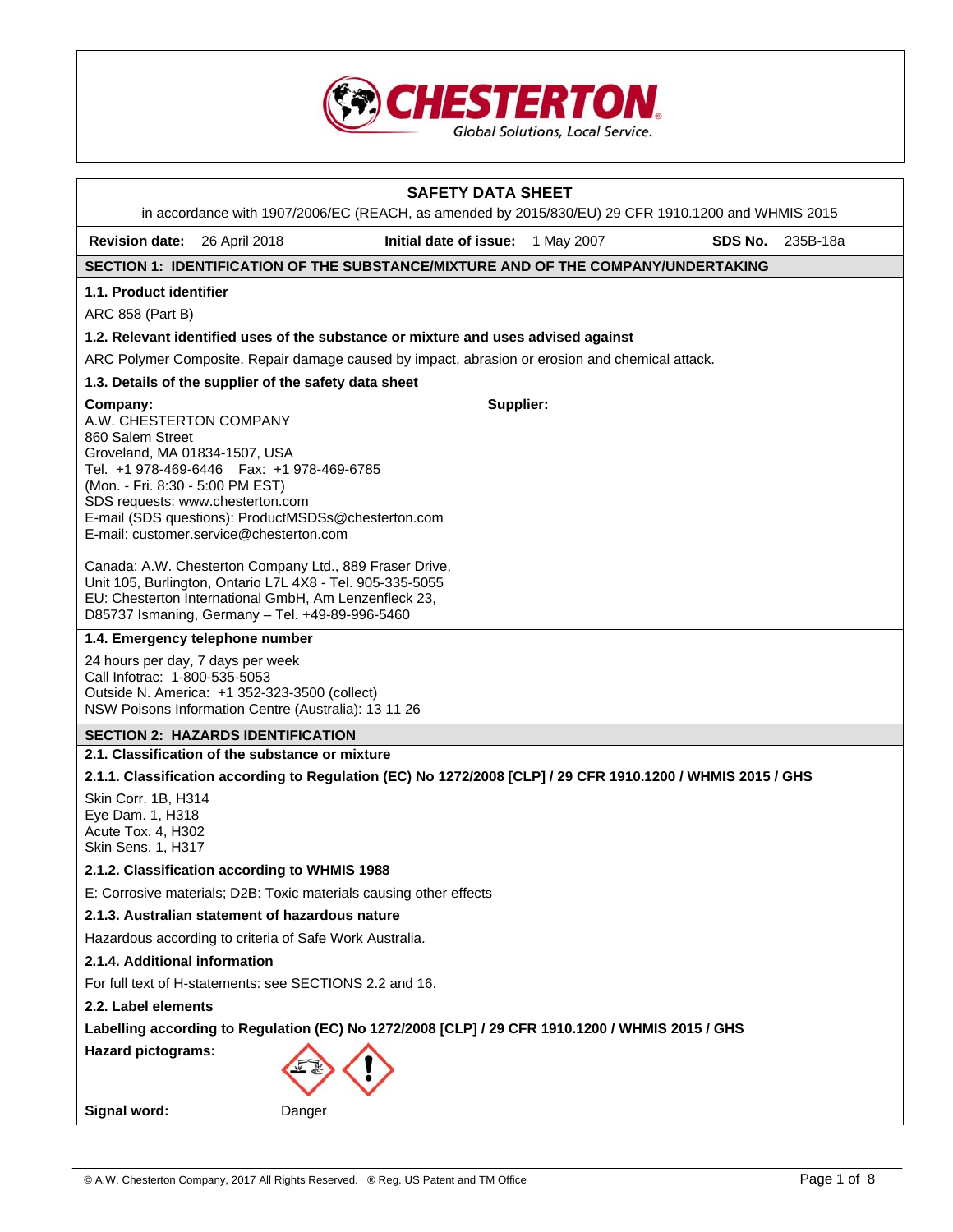| <b>Hazard statements:</b>        | H314<br>H302<br>H317             | Causes severe skin burns and eye damage.<br>Harmful if swallowed.<br>May cause an allergic skin reaction.                                                                                                                                                                                                                                                                                                                                                                                                                                                                       |
|----------------------------------|----------------------------------|---------------------------------------------------------------------------------------------------------------------------------------------------------------------------------------------------------------------------------------------------------------------------------------------------------------------------------------------------------------------------------------------------------------------------------------------------------------------------------------------------------------------------------------------------------------------------------|
| <b>Precautionary statements:</b> | P280<br>P310<br>P333/313<br>P363 | Wear protective gloves/clothing and eye/face protection.<br>P303/361/353 IF ON SKIN (or hair): Take off immediately all contaminated clothing. Rinse skin<br>with water/shower.<br>P305/351/338 IF IN EYES: Rinse cautiously with water for several minutes. Remove contact<br>lenses, if present and easy to do. Continue rinsing.<br>P301/330/331 IF SWALLOWED: rinse mouth. Do NOT induce vomiting.<br>Immediately call a POISON CENTER or doctor/physician.<br>If skin irritation or rash occurs: Get medical advice/attention.<br>Wash contaminated clothing before reuse. |

## **Supplemental information:** None

## **2.3. Other hazards**

The safety and health hazards are detailed separately for Part A and Part B. The final cured material is considered nonhazardous. Upon machining, refer to the precautions in the safety data sheets for Part A and Part B.

## **SECTION 3: COMPOSITION/INFORMATION ON INGREDIENTS**

| 3.2. Mixtures                                                                                               |            |                           |                          |                                                                                                                                                |
|-------------------------------------------------------------------------------------------------------------|------------|---------------------------|--------------------------|------------------------------------------------------------------------------------------------------------------------------------------------|
| Hazardous Ingredients <sup>1</sup>                                                                          | % Wt.      | <b>CAS No./</b><br>EC No. | <b>REACH</b><br>Reg. No. | <b>CLP/GHS Classification</b>                                                                                                                  |
| 1,2-Ethanediamine, N-(2-aminoethyl)-,<br>reaction products with bisphenol A<br>diglycidyl ether homopolymer | $30 - 40$  | 68411-71-2<br>270-141-2   | NA.                      | Acute Tox. 4. H302                                                                                                                             |
| Diethylenetriamine*                                                                                         | 10-15      | 111-40-0<br>203-865-4     | 01-211947<br>3793-27     | Acute Tox. 2. H330<br>Acute Tox. 4, H302/312<br><b>Skin Corr. 1B. H314</b><br>Eye Dam. 1, H318<br>STOT SE 3, H335<br><b>Skin Sens. 1, H317</b> |
| Other ingredients <sup>1</sup> :                                                                            |            |                           |                          |                                                                                                                                                |
| Silicon carbide                                                                                             | 30-40      | 409-21-2<br>206-991-8     | NA.                      | Not classified**                                                                                                                               |
| Silica (Quartz)                                                                                             | ${}_{0.2}$ | 14808-60-7<br>238-878-4   | NA.                      | Not classified**                                                                                                                               |

\*This component is toxic by inhalation if sprayed or if aerosol/mist is created. The mixture is neither present in aerosol form nor may aerosols occur.

\*\*Substance with a workplace exposure limit.

For full text of H-statements: see SECTION 16.

<sup>1</sup> Classified according to: \* 29 CFR 1910.1200, 1915, 1916, 1917, Mass. Right-to-Know Law (ch. 40, M.G.L..O. 111F), California Proposition 65 \* 1272/2008/EC, GHS, REACH \* WHMIS 2015 \* Safe Work Australia

# **SECTION 4: FIRST AID MEASURES**

## **4.1. Description of first aid measures**

| Inhalation:          | Remove to fresh air. If not breathing, administer artificial respiration. Contact physician immediately.                                |
|----------------------|-----------------------------------------------------------------------------------------------------------------------------------------|
| <b>Skin contact:</b> | Flood area with water while removing contaminated clothing. Contact physician.                                                          |
| Eye contact:         | Flush eyes for at least 30 minutes with large amounts of water. Contact physician.                                                      |
| Ingestion:           | Do not induce vomiting. If conscious, dilute stomach contents with large quantities of milk or water. Contact<br>physician immediately. |
|                      |                                                                                                                                         |

#### **4.2. Most important symptoms and effects, both acute and delayed**

Corrosive to eyes, skin and mucous membranes, which can result in strong irritation, burning and tissue damage. Harmful if swallowed. Vapors can be severely irritating to the eyes and respiratory tract. Prolonged or repeated contact may cause asthma, skin sensitization and other allergic responses.

## **4.3. Indication of any immediate medical attention and special treatment needed**

Treat symptoms.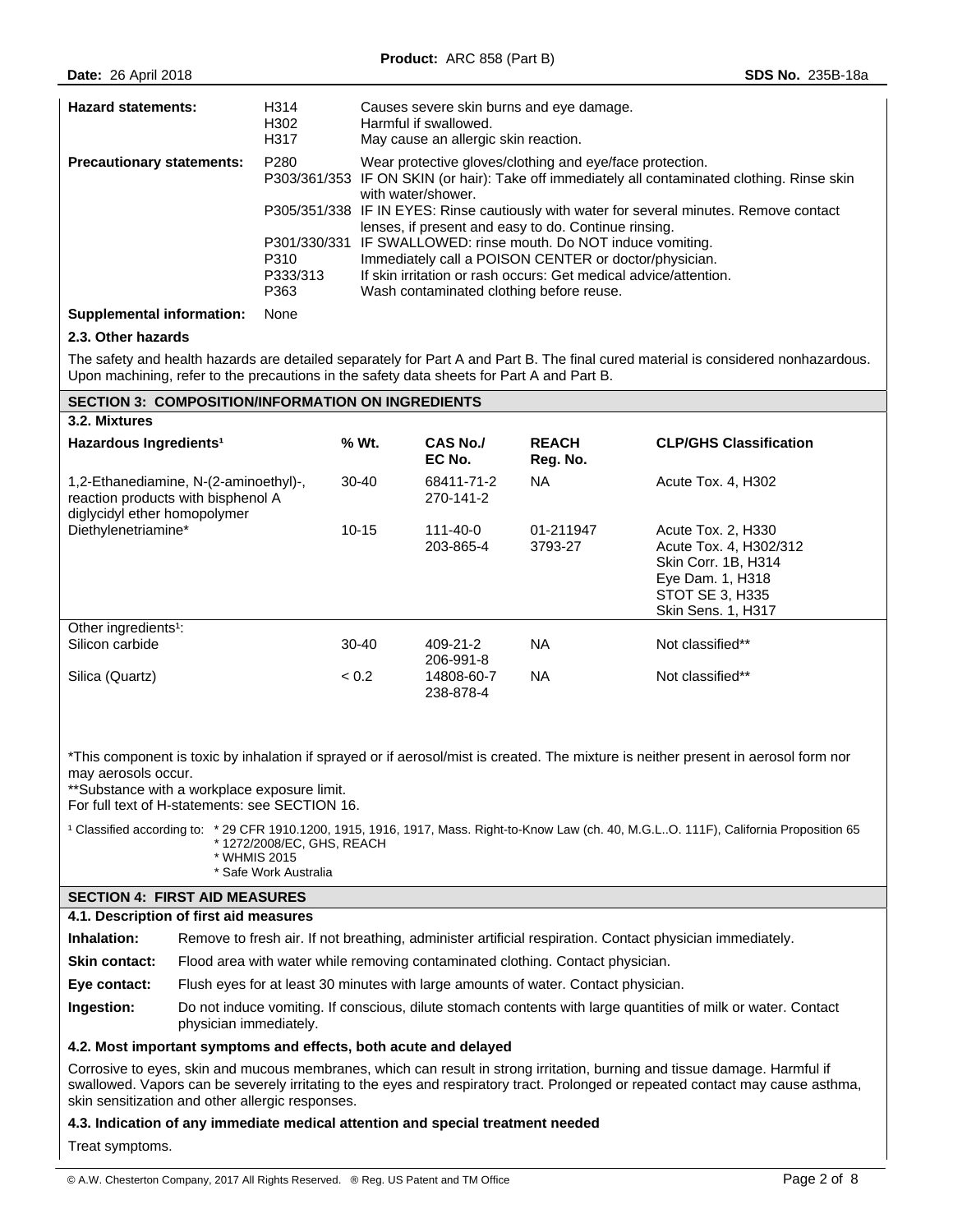#### **SECTION 5: FIREFIGHTING MEASURES**

## **5.1. Extinguishing media**

**Suitable extinguishing media:** Carbon dioxide, dry chemical or alcohol-resistant foam

**Unsuitable extinguishing media:** No data available

#### **5.2. Special hazards arising from the substance or mixture**

May generate: ammonia gas, toxic nitrogen oxide gases. Incomplete combustion may form carbon monoxide. Use of water may result in the formation of very toxic aqueous solutions.

## **5.3. Advice for firefighters**

Recommend Firefighters wear self-contained breathing apparatus.

**Flammability Classification:** –

## **HAZCHEM Emergency Action Code:** 3 Z

## **SECTION 6: ACCIDENTAL RELEASE MEASURES**

## **6.1. Personal precautions, protective equipment and emergency procedures**

Evacuate area. Provide adequate ventilation. Utilize exposure controls and personal protection as specified in Section 8.

#### **6.2. Environmental Precautions**

Keep out of sewers, streams and waterways.

#### **6.3. Methods and material for containment and cleaning up**

Scoop up and transfer to a suitable container for disposal.

#### **6.4. Reference to other sections**

Refer to section 13 for disposal advice.

#### **SECTION 7: HANDLING AND STORAGE**

#### **7.1. Precautions for safe handling**

Avoid all direct contact. Wash thoroughly after handling. Utilize exposure controls and personal protection as specified in Section 8. Remove contaminated clothing immediately. Wash clothing before reuse. Contaminated work clothing must not be allowed out of the workplace. Contaminated leather including shoes cannot be decontaminated and should be discarded. Do not contaminate with sodium nitrite or other nitrosating agents, which could cause the formation of cancer-causing nitrosamine. Do not eat, drink or smoke when using this product. Avoid creating and breathing dust during removal, drilling, grinding, sawing or sanding.

## **7.2. Conditions for safe storage, including any incompatibilities**

Store in a cool, dry area.

## **7.3. Specific end use(s)**

No special precautions.

#### **SECTION 8: EXPOSURE CONTROLS/PERSONAL PROTECTION**

## **8.1. Control parameters**

**Occupational exposure limit values** 

| <b>Ingredients</b>                                                                                              | <b>OSHA PEL1</b><br>ppm | mg/m <sup>3</sup> | <b>ACGIH TLV<sup>2</sup></b><br>ppm | mg/m <sup>3</sup> | UK WEL <sup>3</sup><br>ppm | mg/m <sup>3</sup> | <b>AUSTRALIA ES<sup>4</sup></b><br>ppm | mg/m <sup>3</sup> |
|-----------------------------------------------------------------------------------------------------------------|-------------------------|-------------------|-------------------------------------|-------------------|----------------------------|-------------------|----------------------------------------|-------------------|
| 1,2-Ethanediamine, N-(2-<br>aminoethyl)-, reaction products<br>with bisphenol A diglycidyl<br>ether homopolymer |                         |                   |                                     |                   |                            |                   |                                        |                   |
| Diethylenetriamine                                                                                              |                         | 4                 | $1$ (skin)                          | 4.2               | $1$ (skin)                 | 4.3               | 1 (skin)                               | 4.2               |
| Silicon carbide                                                                                                 | (total)<br>(resp)       | 15<br>5           | (total)<br>(resp)                   | 10<br>3           | (total)<br>(resp)          | 10<br>4           | $\overline{\phantom{m}}$               | 10                |
| Silica (Quartz)                                                                                                 | (resp)                  | 0.05              | (resp)                              | 0.025             | (resp)                     | 0.1               | (resp)                                 | 0.1               |
|                                                                                                                 |                         |                   |                                     |                   |                            |                   |                                        |                   |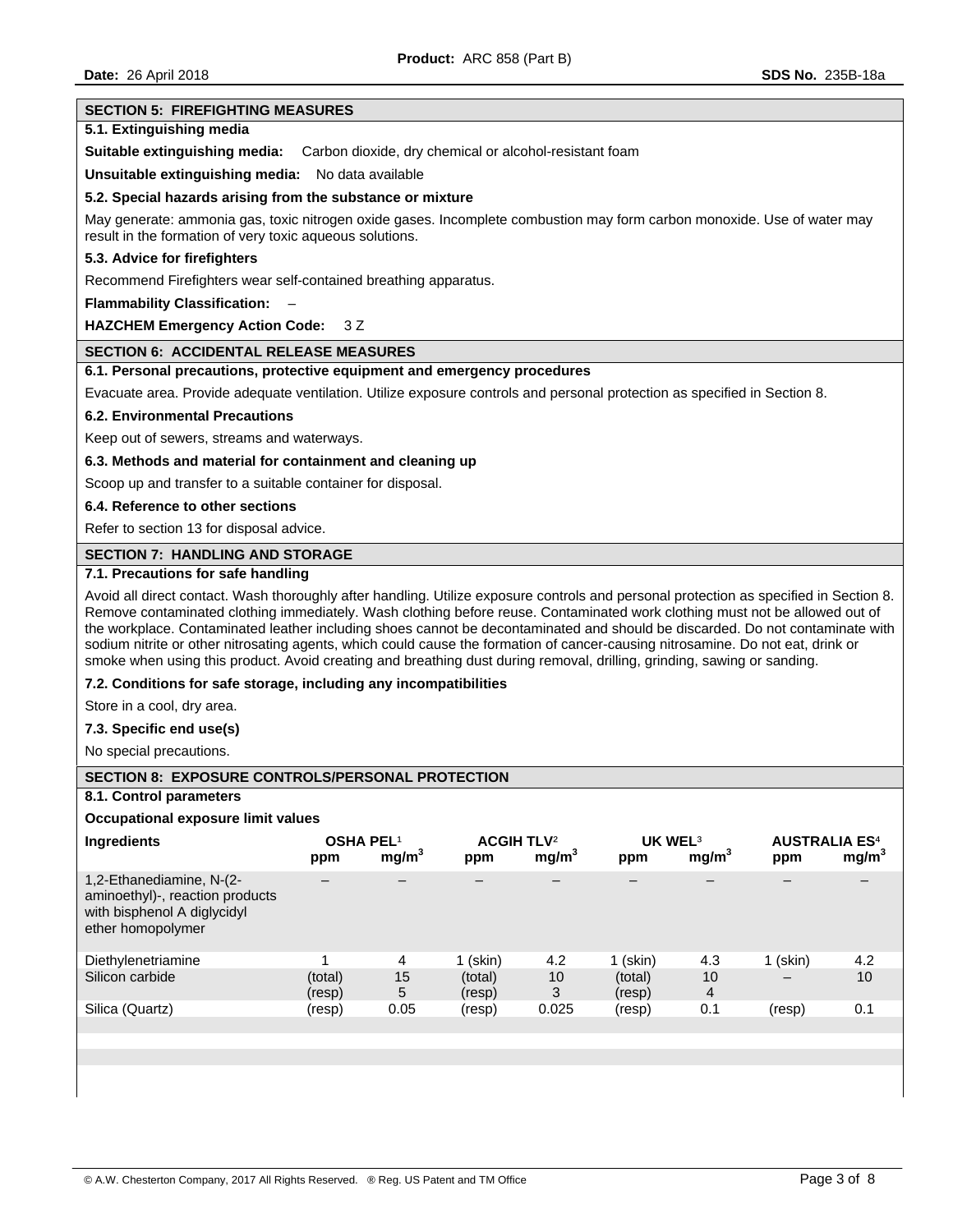<sup>1</sup> United States Occupational Health & Safety Administration permissible exposure limits

² American Conference of Governmental Industrial Hygienists threshold limit values

³ EH40 Workplace exposure limits, Health & Safety Executive

⁴ Adopted National Exposure Standards for Atmospheric Contaminants in the Occupational Environment [NOHSC:1003]

#### **Derived No Effect Level (DNEL) according to Regulation (EC) No 1907/2006:**

#### **Workers**

Not available

## **Predicted No Effect Concentration (PNEC) according to Regulation (EC) No 1907/2006:**

Not available

## **8.2. Exposure controls**

#### **8.2.1. Engineering measures**

Provide sufficient ventilation to keep the vapor concentrations below the exposure limit. Provide readily accessible eye wash stations and safety showers. If it is necessary to alter the final cured product such that dust may be generated, use adequate dust extraction or damp down.

## **8.2.2. Individual protection measures**

**Respiratory protection:** Not normally needed. In case of insufficient ventilation, wear suitable respiratory equipment (e.g., EN filter type A-P2).

**Protective gloves:** Chemical resistant gloves (e.g., nitrile rubber, butyl rubber, neoprene, PVC)

Diethylenetriamine:

| Contact type | Glove material                      | Layer thickness | Breakthrough time* |
|--------------|-------------------------------------|-----------------|--------------------|
| Full         | neoprene                            | $0.65$ mm       | $>$ 480 min.       |
| Splash       | natural rubber                      | $0.6$ mm        | $>60$ min.         |
|              | $\cdots$ $\cdots$ $\cdots$ $\cdots$ |                 |                    |

\*Determined according to EN374 standard.

**Eye and face protection:** Full face shield with goggles underneath.

**Other: Impervious clothing as necessary to prevent skin contact.** 

#### **8.2.3. Environmental exposure controls**

Refer to sections 6 and 12.

## **SECTION 9: PHYSICAL AND CHEMICAL PROPERTIES**

**9.1. Information on basic physical and chemical properties** 

| <b>Physical state</b><br>Colour<br>Initial boiling point<br><b>Melting point</b><br>% Volatile (by volume)<br><b>Flash point</b><br><b>Method</b><br><b>Viscosity</b><br><b>Autoignition temperature</b><br><b>Decomposition temperature</b><br><b>Upper/lower flammability or</b><br>explosive limits<br>Flammability (solid, gas) | paste<br>black<br>not applicable<br>not determined<br>$< 1\%$<br>$>$ 209°C ( $>$ 392°F)<br>Closed Cup<br>100K - 180K cps @ 25°C<br>not determined<br>no data available<br>not determined<br>not applicable | Odour<br><b>Odour threshold</b><br>Vapour pressure $@$ 20 $°C$<br>% Aromatics by weight<br>рH<br><b>Relative density</b><br>Weight per volume<br>Coefficient (water/oil)<br>Vapour density (air=1)<br>Rate of evaporation (ether=1)<br>Solubility in water<br><b>Oxidising properties</b> | amine odor<br>not determined<br>not applicable<br>0%<br>not applicable<br>$1.6$ kg/l<br>9.07 lbs/gal.<br>$\leq 1$<br>>1<br>$\leq 1$<br>negligible<br>no data available |
|-------------------------------------------------------------------------------------------------------------------------------------------------------------------------------------------------------------------------------------------------------------------------------------------------------------------------------------|------------------------------------------------------------------------------------------------------------------------------------------------------------------------------------------------------------|-------------------------------------------------------------------------------------------------------------------------------------------------------------------------------------------------------------------------------------------------------------------------------------------|------------------------------------------------------------------------------------------------------------------------------------------------------------------------|
| <b>Explosive properties</b><br>9.2. Other information                                                                                                                                                                                                                                                                               | no data available                                                                                                                                                                                          |                                                                                                                                                                                                                                                                                           |                                                                                                                                                                        |
| None                                                                                                                                                                                                                                                                                                                                |                                                                                                                                                                                                            |                                                                                                                                                                                                                                                                                           |                                                                                                                                                                        |

## **SECTION 10: STABILITY AND REACTIVITY**

# **10.1. Reactivity**

Refer to sections 10.3 and 10.5.

**10.2. Chemical stability** 

Stable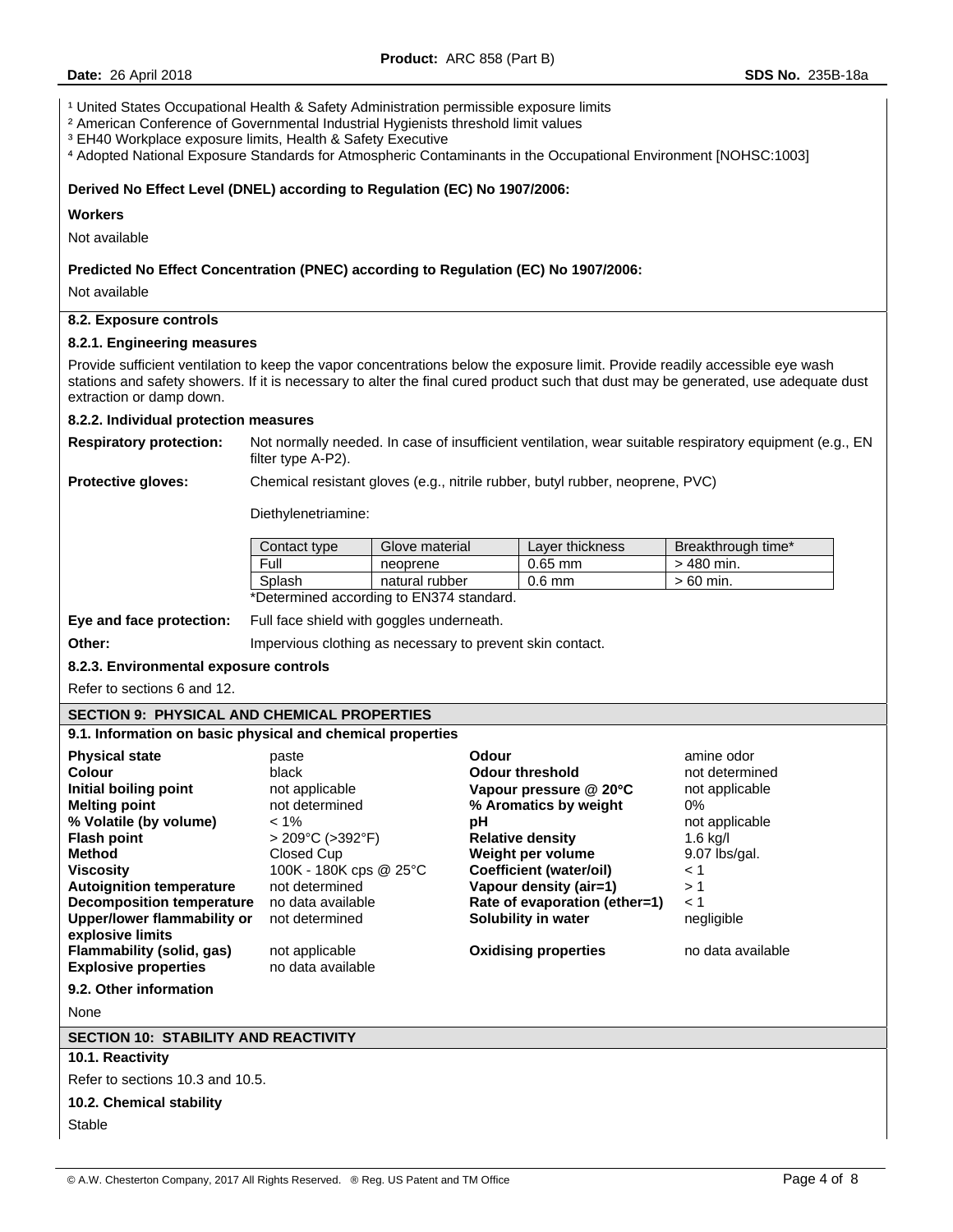| 10.3. Possibility of hazardous reactions            |                                                                                                                                                                                                                                                                                                                       |                                   |                                           |  |  |
|-----------------------------------------------------|-----------------------------------------------------------------------------------------------------------------------------------------------------------------------------------------------------------------------------------------------------------------------------------------------------------------------|-----------------------------------|-------------------------------------------|--|--|
|                                                     | No dangerous reactions known under conditions of normal use.                                                                                                                                                                                                                                                          |                                   |                                           |  |  |
| 10.4. Conditions to avoid                           |                                                                                                                                                                                                                                                                                                                       |                                   |                                           |  |  |
| Open flames and red hot surfaces.                   |                                                                                                                                                                                                                                                                                                                       |                                   |                                           |  |  |
| 10.5. Incompatible materials                        |                                                                                                                                                                                                                                                                                                                       |                                   |                                           |  |  |
|                                                     | Strong oxidizers like liquid Chlorine and concentrated Oxygen.                                                                                                                                                                                                                                                        |                                   |                                           |  |  |
| 10.6. Hazardous decomposition products              |                                                                                                                                                                                                                                                                                                                       |                                   |                                           |  |  |
| Carbon Monoxide, NOx, amines and other toxic fumes. |                                                                                                                                                                                                                                                                                                                       |                                   |                                           |  |  |
| <b>SECTION 11: TOXICOLOGICAL INFORMATION</b>        |                                                                                                                                                                                                                                                                                                                       |                                   |                                           |  |  |
| 11.1. Information on toxicological effects          |                                                                                                                                                                                                                                                                                                                       |                                   |                                           |  |  |
| <b>Primary route of exposure</b>                    | Inhalation, skin and eye contact. Personnel with pre-existing asthma, chronic respiratory disease                                                                                                                                                                                                                     |                                   |                                           |  |  |
| under normal use:                                   | and skin and eye conditions are generally aggravated by exposure.                                                                                                                                                                                                                                                     |                                   |                                           |  |  |
| <b>Acute toxicity -</b>                             |                                                                                                                                                                                                                                                                                                                       |                                   |                                           |  |  |
| Oral:                                               | If ingested, severe burns of the mouth and throat, as well as a danger of perforation of the<br>oesophagus and the stomach. Harmful if swallowed. ATE-mix = 1064 mg/kg.                                                                                                                                               |                                   |                                           |  |  |
|                                                     | Substance                                                                                                                                                                                                                                                                                                             | <b>Test</b>                       | Result                                    |  |  |
|                                                     | 1,2-Ethanediamine, N-(2-aminoethyl)-,<br>reaction products with bisphenol A<br>diglycidyl ether homopolymer                                                                                                                                                                                                           | LD50, rat                         | 200-500 mg/kg                             |  |  |
|                                                     | Diethylenetriamine                                                                                                                                                                                                                                                                                                    | LD50, rat                         | 1080 mg/kg                                |  |  |
|                                                     | Silicon carbide                                                                                                                                                                                                                                                                                                       | LD50, rat                         | > 3000 mg/kg                              |  |  |
| Dermal:                                             | $ATE-mix = 7730$ mg/kg.                                                                                                                                                                                                                                                                                               |                                   |                                           |  |  |
|                                                     | Substance                                                                                                                                                                                                                                                                                                             | <b>Test</b>                       | Result                                    |  |  |
|                                                     | Diethylenetriamine                                                                                                                                                                                                                                                                                                    | LD50, rabbit                      | 1090 mg/kg                                |  |  |
| Inhalation:                                         | Silicon carbide<br>Vapors can be severely irritating to the eyes and respiratory tract.                                                                                                                                                                                                                               | LD50, rabbit                      | > 3000 mg/kg                              |  |  |
|                                                     | Substance                                                                                                                                                                                                                                                                                                             | <b>Test</b>                       | Result                                    |  |  |
|                                                     | Diethylenetriamine                                                                                                                                                                                                                                                                                                    | LC50, rat, 4 h                    | No mortality at vapor<br>saturation level |  |  |
| <b>Skin corrosion/irritation:</b>                   | Causes burns.                                                                                                                                                                                                                                                                                                         |                                   |                                           |  |  |
|                                                     | Substance                                                                                                                                                                                                                                                                                                             | Test                              | Result                                    |  |  |
|                                                     | Diethylenetriamine                                                                                                                                                                                                                                                                                                    | Skin irritation, rabbit           | Corrosive                                 |  |  |
| Serious eye damage/<br>irritation:                  | Causes serious eye damage.                                                                                                                                                                                                                                                                                            |                                   |                                           |  |  |
|                                                     | Substance                                                                                                                                                                                                                                                                                                             | <b>Test</b>                       | Result                                    |  |  |
|                                                     | Diethylenetriamine                                                                                                                                                                                                                                                                                                    | Eye irritation                    | Corrosive                                 |  |  |
| <b>Respiratory or skin</b><br>sensitisation:        | Prolonged or repeated contact may cause asthma, skin sensitization and other allergic responses.                                                                                                                                                                                                                      |                                   |                                           |  |  |
|                                                     | Substance                                                                                                                                                                                                                                                                                                             | <b>Test</b>                       | Result                                    |  |  |
|                                                     | Diethylenetriamine                                                                                                                                                                                                                                                                                                    | Skin sensitization, guinea<br>pig | Sensitizing                               |  |  |
| Germ cell mutagenicity:                             | Diethylenetriamine, Silicon carbide: based on available data, the classification criteria are not met.                                                                                                                                                                                                                |                                   |                                           |  |  |
| Carcinogenicity:                                    | The International Agency for Research on Cancer (IARC) and the National Toxicology Program<br>(NTP) have classified inhaled silica as a human carcinogen. The silica in this product does not<br>separate from the mixture or in of itself become air-borne, therefore it does not present a hazard in<br>normal use. |                                   |                                           |  |  |
| <b>Reproductive toxicity:</b>                       | Diethylenetriamine, Silicon carbide: not expected to cause toxicity.                                                                                                                                                                                                                                                  |                                   |                                           |  |  |
| <b>STOT-single exposure:</b>                        | Diethylenetriamine: May cause respiratory irritation.                                                                                                                                                                                                                                                                 |                                   |                                           |  |  |
| STOT-repeated exposure:                             | Diethylenetriamine, Silicon carbide: based on available data, the classification criteria are not met.                                                                                                                                                                                                                |                                   |                                           |  |  |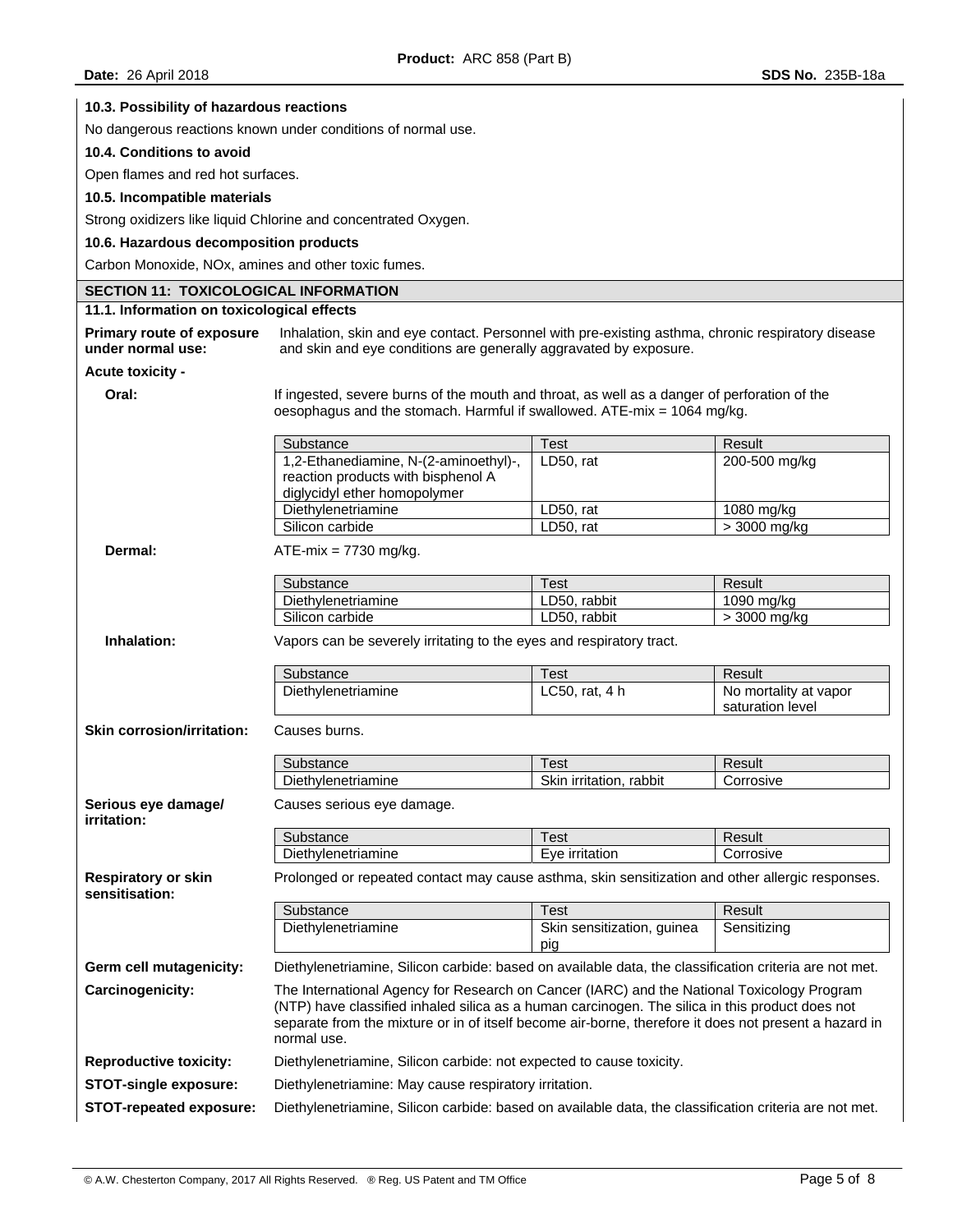Aspiration hazard: Based on available data, the classification criteria are not met.

| <b>Other information:</b><br>None known                                    |                                                                                                                                                                                                                                                                                                                                                                                                          |
|----------------------------------------------------------------------------|----------------------------------------------------------------------------------------------------------------------------------------------------------------------------------------------------------------------------------------------------------------------------------------------------------------------------------------------------------------------------------------------------------|
| <b>SECTION 12: ECOLOGICAL INFORMATION</b>                                  |                                                                                                                                                                                                                                                                                                                                                                                                          |
| of the components and the ecotoxicology of similar substances.             | Ecotoxicological data have not been determined specifically for this product. The information given below is based on a knowledge                                                                                                                                                                                                                                                                        |
| 12.1. Toxicity                                                             |                                                                                                                                                                                                                                                                                                                                                                                                          |
|                                                                            | Many aquatic species are intolerant to corrosive material such as the unreacted curing agent.                                                                                                                                                                                                                                                                                                            |
| 12.2. Persistence and degradability                                        |                                                                                                                                                                                                                                                                                                                                                                                                          |
| Diethylenetriamine: expected to be resistant to biodegradation.            | Unreacted components (Parts A and B), improperly released to the environment, can cause ground and water pollution.                                                                                                                                                                                                                                                                                      |
| 12.3. Bioaccumulative potential                                            |                                                                                                                                                                                                                                                                                                                                                                                                          |
|                                                                            | Diethylenetriamine: bioconcentration in aquatic organisms is not expected to be significant (log Kow: -2.13).                                                                                                                                                                                                                                                                                            |
| 12.4. Mobility in soil                                                     |                                                                                                                                                                                                                                                                                                                                                                                                          |
| (see Section 9). Diethylenetriamine: expected to be highly mobile in soil. | Liquid. Slightly soluble in water. In determining environmental mobility, consider the product's physical and chemical properties                                                                                                                                                                                                                                                                        |
| 12.5. Results of PBT and vPvB assessment                                   |                                                                                                                                                                                                                                                                                                                                                                                                          |
| Not available                                                              |                                                                                                                                                                                                                                                                                                                                                                                                          |
| 12.6. Other adverse effects                                                |                                                                                                                                                                                                                                                                                                                                                                                                          |
| None known                                                                 |                                                                                                                                                                                                                                                                                                                                                                                                          |
| <b>SECTION 13: DISPOSAL CONSIDERATIONS</b>                                 |                                                                                                                                                                                                                                                                                                                                                                                                          |
| 13.1. Waste treatment methods                                              |                                                                                                                                                                                                                                                                                                                                                                                                          |
| the most stringent requirement.                                            | Unreacted components are a special waste (classified as hazardous according to 2008/98/EC). Combine resin and curative. The<br>final cured material is considered nonhazardous. Landfill sealed containers with stabilized and solidified liquids in a properly<br>licensed facility. May be incinerated at an appropriate facility. Check local, state and national/federal regulations and comply with |
| <b>SECTION 14: TRANSPORT INFORMATION</b>                                   |                                                                                                                                                                                                                                                                                                                                                                                                          |
| 14.1. UN number                                                            |                                                                                                                                                                                                                                                                                                                                                                                                          |
| ADR/RID/ADN/IMDG/ICAO:                                                     | <b>UN2735</b>                                                                                                                                                                                                                                                                                                                                                                                            |
| TDG:<br>US DOT:                                                            | <b>UN2735</b><br><b>UN2735</b>                                                                                                                                                                                                                                                                                                                                                                           |
| 14.2. UN proper shipping name                                              |                                                                                                                                                                                                                                                                                                                                                                                                          |
| ADR/RID/ADN/IMDG/ICAO:                                                     | AMINES, LIQUID, CORROSIVE, N.O.S. (CONTAINS DIETHYLENETRIAMINE)                                                                                                                                                                                                                                                                                                                                          |
| TDG:                                                                       | AMINES, LIQUID, CORROSIVE, N.O.S. (CONTAINS DIETHYLENETRIAMINE)                                                                                                                                                                                                                                                                                                                                          |
| US DOT:                                                                    | AMINES, LIQUID, CORROSIVE, N.O.S. (CONTAINS DIETHYLENETRIAMINE)                                                                                                                                                                                                                                                                                                                                          |
| 14.3. Transport hazard class(es)                                           |                                                                                                                                                                                                                                                                                                                                                                                                          |
| ADR/RID/ADN/IMDG/ICAO:                                                     | 8<br>8                                                                                                                                                                                                                                                                                                                                                                                                   |
| TDG:<br>US DOT:                                                            | 8                                                                                                                                                                                                                                                                                                                                                                                                        |
| 14.4. Packing group                                                        |                                                                                                                                                                                                                                                                                                                                                                                                          |
| ADR/RID/ADN/IMDG/ICAO:                                                     | Ш                                                                                                                                                                                                                                                                                                                                                                                                        |
| TDG:                                                                       | Ш                                                                                                                                                                                                                                                                                                                                                                                                        |
| US DOT:                                                                    | Ш                                                                                                                                                                                                                                                                                                                                                                                                        |
| 14.5. Environmental hazards<br>NO ENVIRONMENTAL HAZARDS                    |                                                                                                                                                                                                                                                                                                                                                                                                          |
| 14.6. Special precautions for user                                         |                                                                                                                                                                                                                                                                                                                                                                                                          |
| NO SPECIAL PRECAUTIONS FOR USER                                            |                                                                                                                                                                                                                                                                                                                                                                                                          |
| NOT APPLICABLE                                                             | 14.7. Transport in bulk according to Annex II of MARPOL73/78 and the IBC Code                                                                                                                                                                                                                                                                                                                            |

## **14.8. Other information**

**US DOT:** Shipped as Consumer Commodity ORM-D in packaging having a rated capacity gross weight of 66 lb. or less (49 CFR 173.154(c)). ERG NO. 153 **IMDG:** EmS F-A, S-B, IMDG segregation group 18-Alkalis **ADR:** Classification code C7, Tunnel restriction code (E)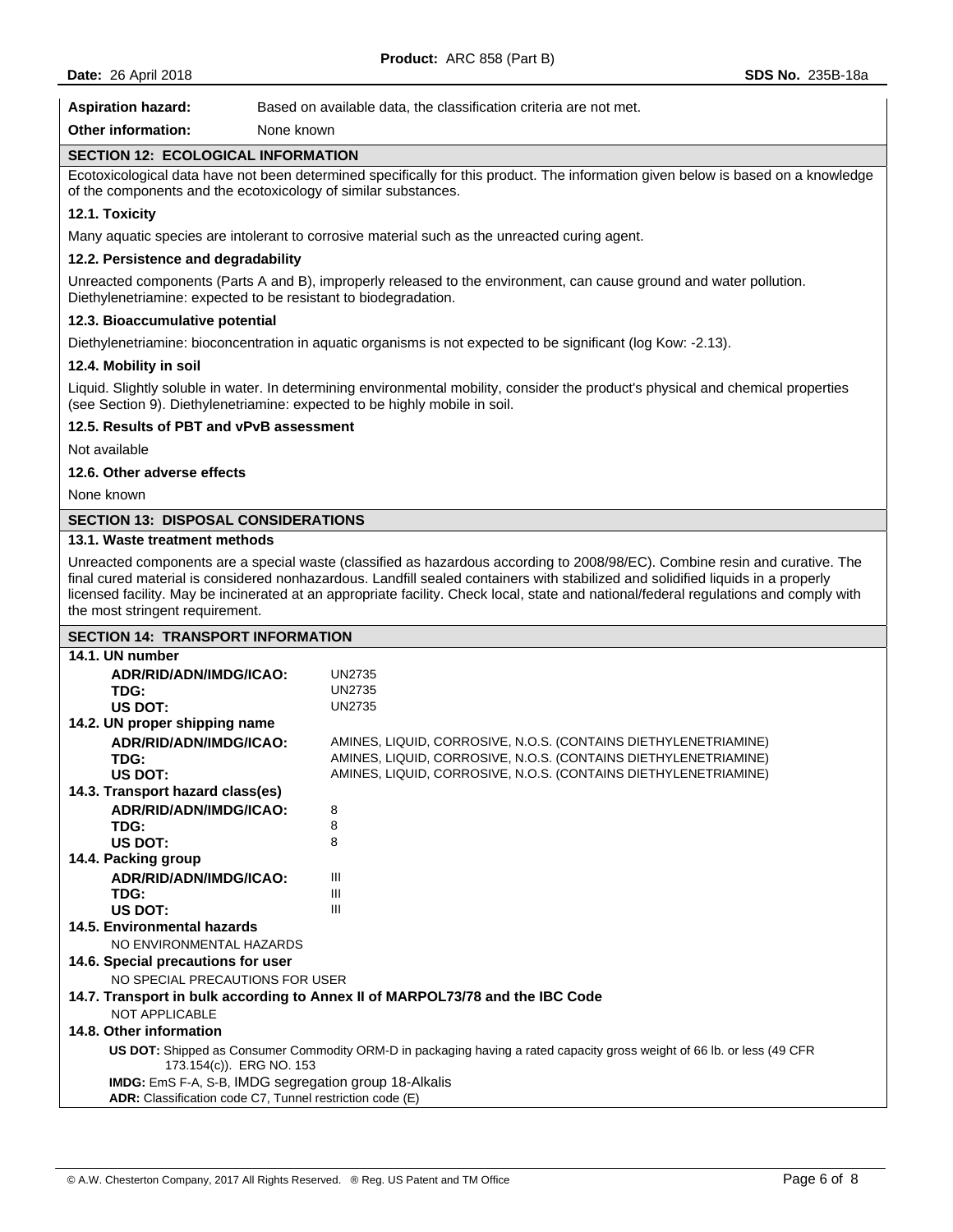| <b>SECTION 15: REGULATORY INFORMATION</b>                                                            |                                                                                                                                                                                                                                                                                                                           |  |  |
|------------------------------------------------------------------------------------------------------|---------------------------------------------------------------------------------------------------------------------------------------------------------------------------------------------------------------------------------------------------------------------------------------------------------------------------|--|--|
| 15.1. Safety, health and environmental regulations/legislation specific for the substance or mixture |                                                                                                                                                                                                                                                                                                                           |  |  |
| 15.1.1. EU regulations                                                                               |                                                                                                                                                                                                                                                                                                                           |  |  |
| Authorisations under Title VII: Not applicable                                                       |                                                                                                                                                                                                                                                                                                                           |  |  |
| <b>Restrictions under Title VIII:</b>                                                                | None                                                                                                                                                                                                                                                                                                                      |  |  |
|                                                                                                      | Other EU regulations: Directive 94/33/EC on the protection of young people at work.                                                                                                                                                                                                                                       |  |  |
| 15.1.2. National regulations                                                                         |                                                                                                                                                                                                                                                                                                                           |  |  |
| US EPA SARA TITLE III                                                                                |                                                                                                                                                                                                                                                                                                                           |  |  |
| 312 Hazards:                                                                                         | 313 Chemicals:                                                                                                                                                                                                                                                                                                            |  |  |
| Immediate                                                                                            | None                                                                                                                                                                                                                                                                                                                      |  |  |
| Delayed                                                                                              |                                                                                                                                                                                                                                                                                                                           |  |  |
| Other national regulations:                                                                          | National implementation of the EC Directive referred to in section 15.1.1.                                                                                                                                                                                                                                                |  |  |
| 15.2. Chemical safety assessment                                                                     |                                                                                                                                                                                                                                                                                                                           |  |  |
|                                                                                                      | No Chemical Safety Assessment has been carried out for this substance/mixture by the supplier.                                                                                                                                                                                                                            |  |  |
| <b>SECTION 16: OTHER INFORMATION</b>                                                                 |                                                                                                                                                                                                                                                                                                                           |  |  |
| <b>Abbreviations</b><br>and acronyms:                                                                | ADN: European Agreement concerning the International Carriage of Dangerous Goods by Inland Waterways<br>ADR: European Agreement concerning the International Carriage of Dangerous Goods by Road<br><b>ATE: Acute Toxicity Estimate</b>                                                                                   |  |  |
|                                                                                                      | <b>BCF: Bioconcentration Factor</b>                                                                                                                                                                                                                                                                                       |  |  |
|                                                                                                      | cATpE: Converted Acute Toxicity point Estimate<br>CLP: Classification Labelling Packaging Regulation (1272/2008/EC)                                                                                                                                                                                                       |  |  |
|                                                                                                      | ES: Exposure Standard                                                                                                                                                                                                                                                                                                     |  |  |
|                                                                                                      | GHS: Globally Harmonized System                                                                                                                                                                                                                                                                                           |  |  |
|                                                                                                      | ICAO: International Civil Aviation Organization<br>IMDG: International Maritime Dangerous Goods                                                                                                                                                                                                                           |  |  |
|                                                                                                      | LC50: Lethal Concentration to 50 % of a test population                                                                                                                                                                                                                                                                   |  |  |
|                                                                                                      | LD50: Lethal Dose to 50% of a test population                                                                                                                                                                                                                                                                             |  |  |
|                                                                                                      | LOEL: Lowest Observed Effect Level                                                                                                                                                                                                                                                                                        |  |  |
|                                                                                                      | N/A: Not Applicable<br>NA: Not Available                                                                                                                                                                                                                                                                                  |  |  |
|                                                                                                      | NOEC: No Observed Effect Concentration                                                                                                                                                                                                                                                                                    |  |  |
|                                                                                                      | NOEL: No Observed Effect Level                                                                                                                                                                                                                                                                                            |  |  |
|                                                                                                      | OECD: Organization for Economic Co-operation and Development<br>PBT: Persistent, Bioaccumulative and Toxic substance                                                                                                                                                                                                      |  |  |
|                                                                                                      | (Q)SAR: Quantitative Structure-Activity Relationship                                                                                                                                                                                                                                                                      |  |  |
|                                                                                                      | REACH: Registration, Evaluation, Authorisation and Restriction of Chemicals Regulation (1907/2006/EC)                                                                                                                                                                                                                     |  |  |
|                                                                                                      | REL: Recommended Exposure Limit                                                                                                                                                                                                                                                                                           |  |  |
|                                                                                                      | RID: Regulations concerning the International Carriage of Dangerous Goods by Rail<br><b>SDS: Safety Data Sheet</b>                                                                                                                                                                                                        |  |  |
|                                                                                                      | STEL: Short Term Exposure Limit                                                                                                                                                                                                                                                                                           |  |  |
|                                                                                                      | STOT RE: Specific Target Organ Toxicity, Repeated Exposure                                                                                                                                                                                                                                                                |  |  |
|                                                                                                      | STOT SE: Specific Target Organ Toxicity, Single Exposure<br>TDG: Transportation of Dangerous Goods (Canada)                                                                                                                                                                                                               |  |  |
|                                                                                                      | TWA: Time Weighted Average                                                                                                                                                                                                                                                                                                |  |  |
|                                                                                                      | US DOT: United States Department of Transportation                                                                                                                                                                                                                                                                        |  |  |
|                                                                                                      | vPvB: very Persistent and very Bioaccumulative substance<br>WEL: Workplace Exposure Limit                                                                                                                                                                                                                                 |  |  |
|                                                                                                      | WHMIS: Workplace Hazardous Materials Information System                                                                                                                                                                                                                                                                   |  |  |
|                                                                                                      | Other abbreviations and acronyms can be looked up at www.wikipedia.org.                                                                                                                                                                                                                                                   |  |  |
| Key literature references<br>and sources for data:                                                   | Commission des normes, de l'équité, de la santé et de la sécurité du travail (CNESST)<br>Chemical Classification and Information Database (CCID)<br>European Chemicals Agency (ECHA) - Information on Chemicals<br>Hazardous Chemical Information System (HCIS)<br>National Institute of Technology and Evaluation (NITE) |  |  |
|                                                                                                      | Swedish Chemicals Agency (KEMI)<br>U.S. National Library of Medicine Toxicology Data Network (TOXNET)                                                                                                                                                                                                                     |  |  |